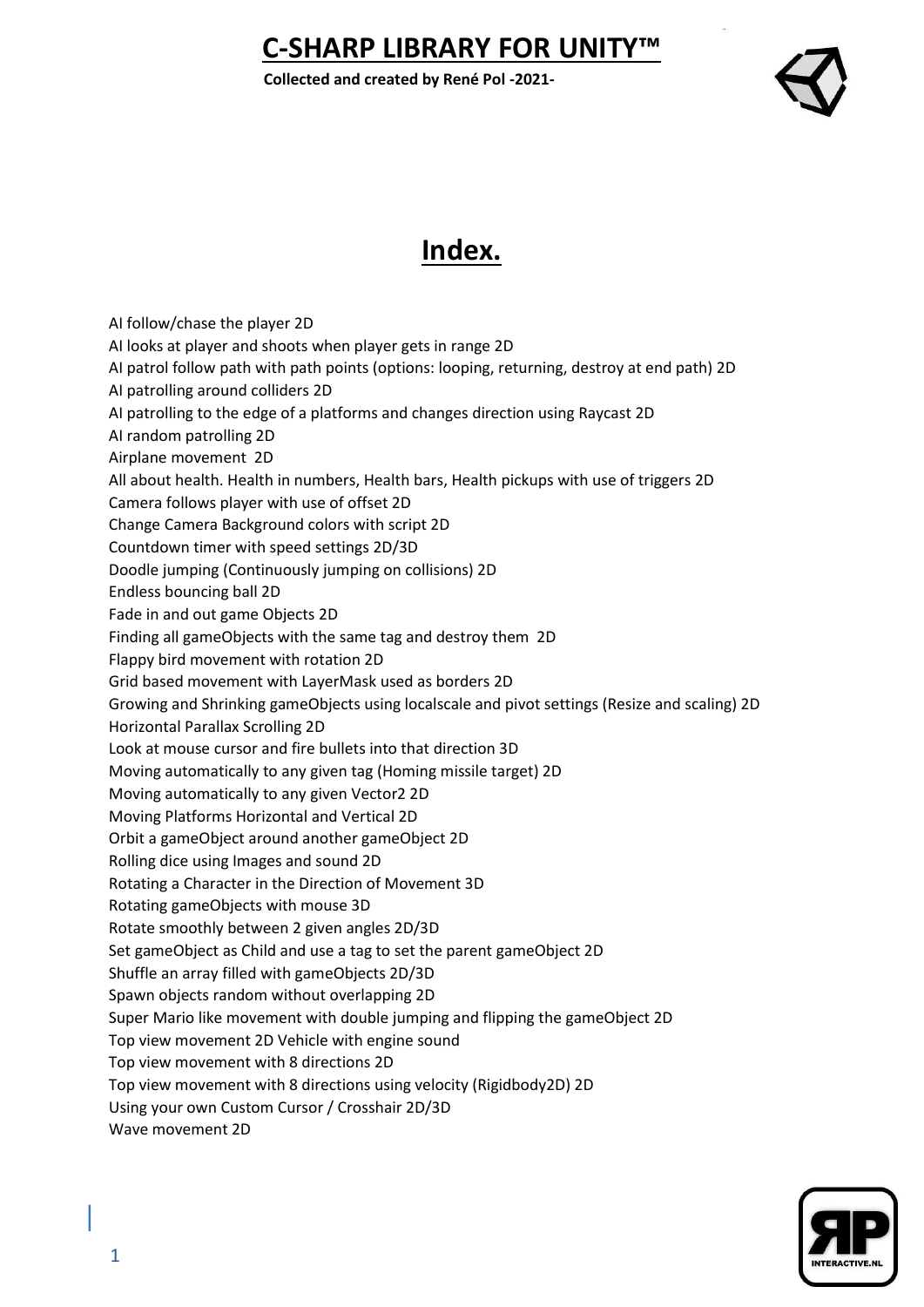**Collected and created by René Pol -2021-**



#### **AI follow/Chase the player 2D.** *<https://youtu.be/0rcFeheNQOw>*

Give the gameObject that needs to follow the player this script:

```
using System.Collections; using 
System.Collections.Generic; using 
UnityEngine; 
public class AIfollow : MonoBehaviour 
{ 
public float Speed; private 
Transform target; public 
float StopChase; 
void Start() 
{ 
target = GameObject.FindGameObjectWithTag("Player").GetComponent<Transform>(); 
} 
void Update() 
{ 
if (Vector2.Distance(transform.position, target.position) > StopChase) 
{ 
transform.position = Vector2.MoveTowards(transform.position, target.position, Speed * Time.deltaTime); 
} 
} 
}
```
You can set the speed of moving in the inspector's view. The stop chasing distance number can be set in this view to. Make sure the object to follow has the tag Player or change the tag name into the tag you are using.

## **AI looks at player and shoots when player gets in range 2D.**

## <https://youtu.be/3lBt8dDbRfI>

Create the object that needs to look at the Transform player. Give it a Rigidbody2D with 0 gravity and the Z restraint selected. Give it this script:

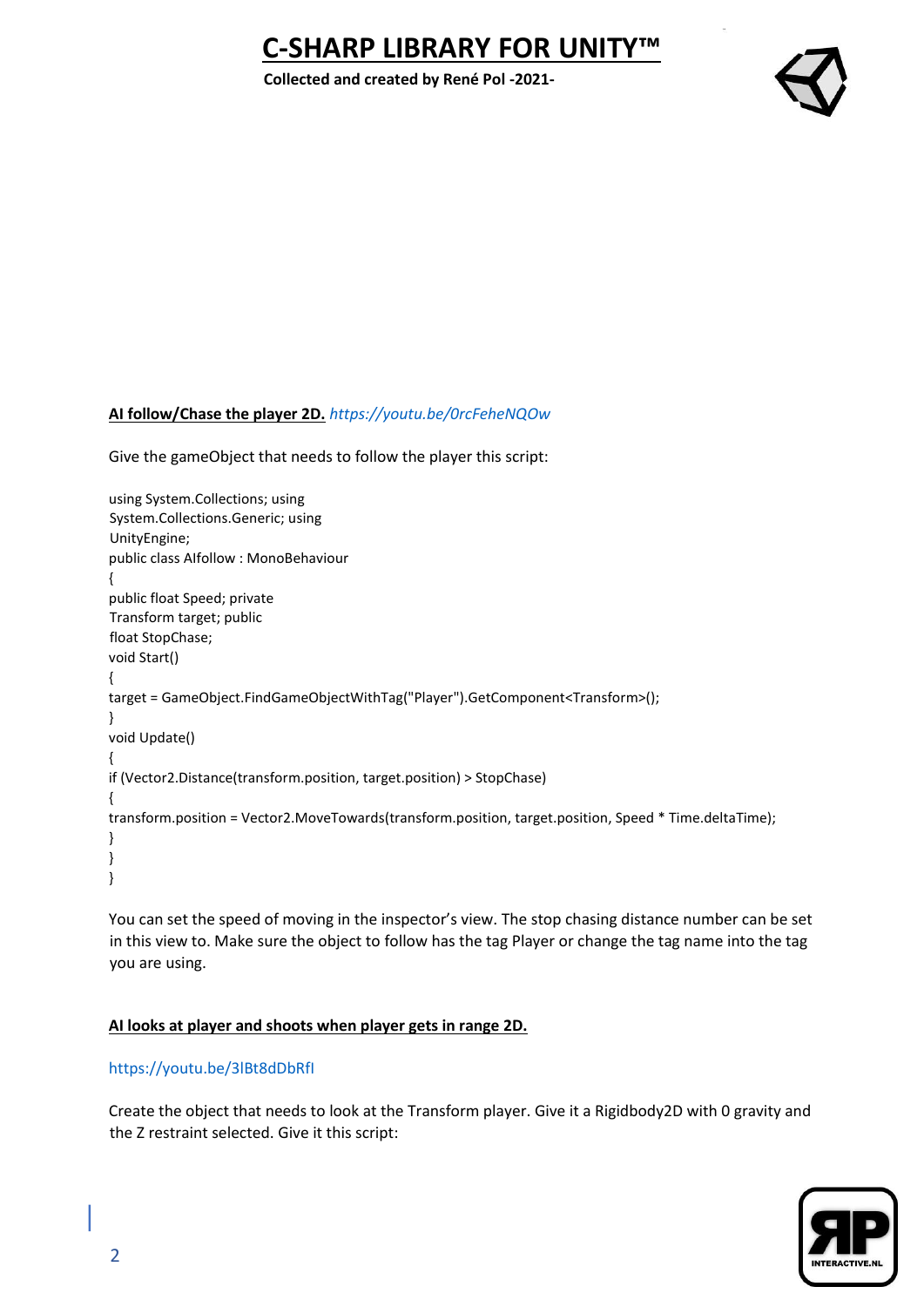## **Collected and created by René Pol -2021-**



using System.Collections; using System.Collections.Generic; using UnityEngine; public class LookatandAttack : MonoBehaviour { public GameObject Rockets; public Transform barrel; public Transform player; private Rigidbody2D rb; public float Ammo; public float ShootingDistance;

```
void Start() 
{ 
rb = this.GetComponent<Rigidbody2D>(); 
} 
IEnumerator Reload() 
{ 
yield return new WaitForSeconds(1f); 
Ammo = 1;
} 
public void shootRocket() 
{ 
if (Ammo > 0){ 
Ammo -= 1; 
Instantiate(Rockets, barrel.position, barrel.rotation); 
StartCoroutine(Reload()); return; 
} 
} 
void Update() 
{ 
Vector3 direction = player.position - transform.position; float angle 
= Mathf.Atan2(direction.y, direction.x) * Mathf.Rad2Deg; 
rb.rotation = angle; 
if (Vector2.Distance(transform.position, player.position) < ShootingDistance) 
{ 
{ 
shootRocket(); 
} 
} 
else 
{ 
Ammo = 1; 
} 
} 
}
```
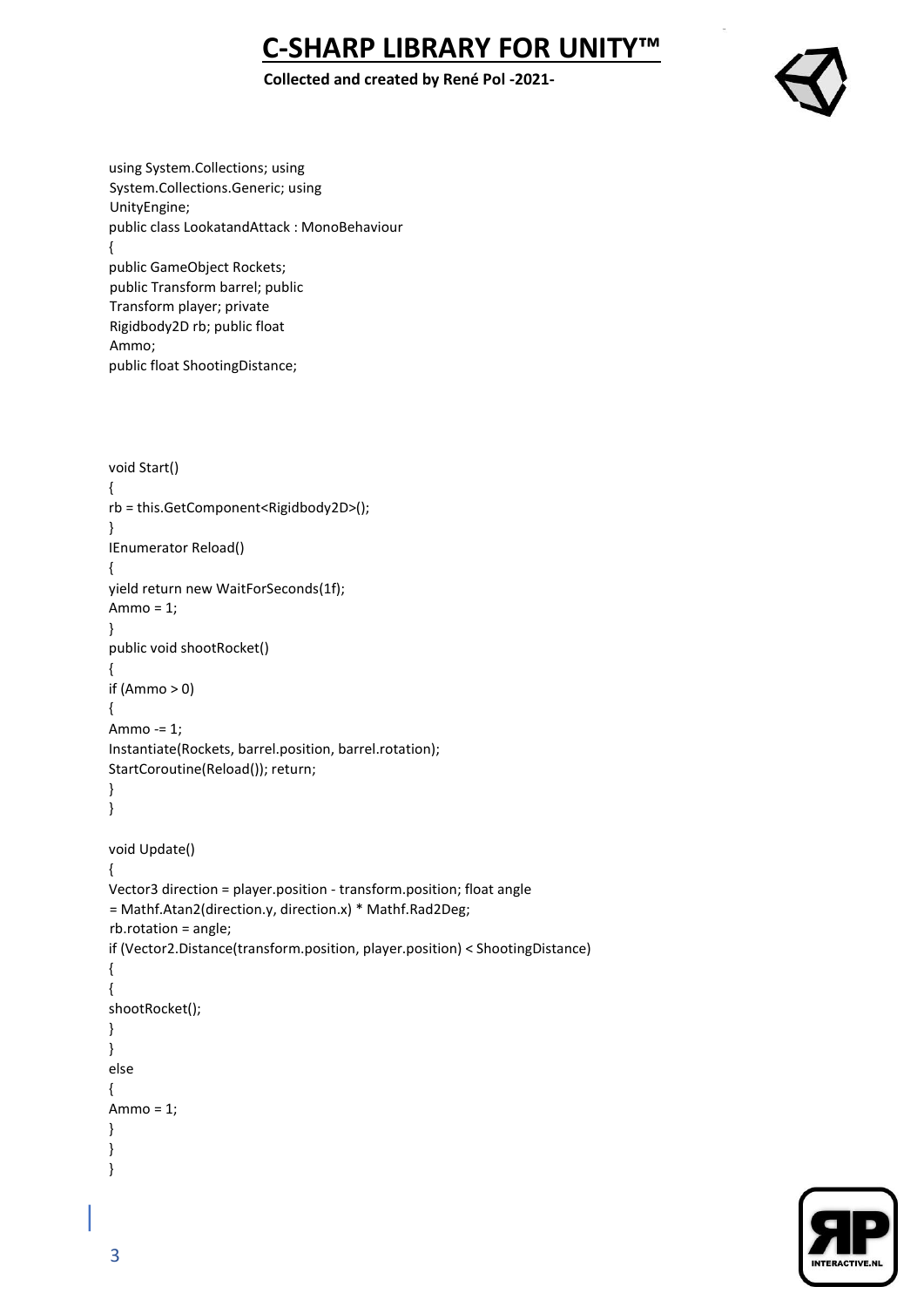**Collected and created by René Pol -2021-**



Give this Object a child object and call it barrel. You can set the distance to the player where it should start to fire in. Make sure the rocket model is facing right and has a fly to the right direction action to it. Select the barrel as point where the rocket comes from.

## **AI patroll follow path with path points (options: looping, returning, destroy at end path) 2D**

#### <https://youtu.be/8MLkOXjnH5U>

Give the game Object a Rigidbody2D and a Box Collider 2D. Make sure the gravity is set to 0. Give the game Object that needs to follow a path this script:

```
using System.Collections; using 
System.Collections.Generic; using 
UnityEngine; 
public class Followpath : MonoBehaviour 
{ 
public List<Transform> pathpoints; 
public float moveSpeed = 2f; 
private int pathsIndex = 0; void 
Start() 
{ 
transform.position = pathpoints[pathsIndex].transform.position; 
} 
void Update() 
{ 
Move(); 
} 
void Move() 
{ 
transform.position = Vector2.MoveTowards(transform.position, 
pathpoints[pathsIndex].transform.position, moveSpeed * Time.deltaTime); if 
(transform.position == pathpoints[pathsIndex].transform.position) 
{ 
pathsIndex += 1; 
} 
if (pathsIndex == pathpoints.Count) 
{ 
pathsIndex = 0; 
}
```
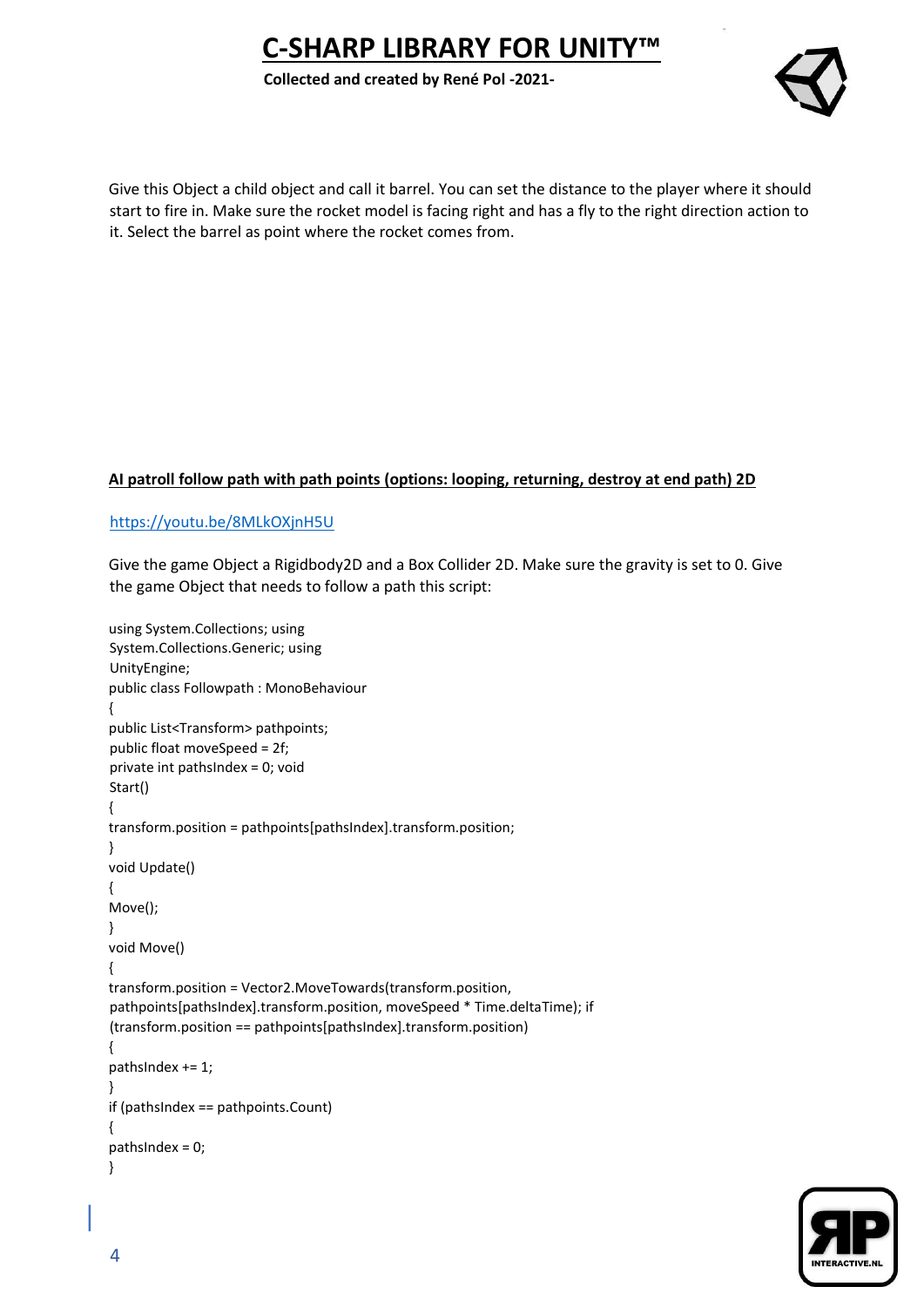**Collected and created by René Pol -2021-**



} }

> Create an empty game object and call it pathpoint. Duplicate as many as you need and create a path with them. Now set the number of pathpoints and drag them into the inspector's view. Set the moving speed. Make sure the Z-axis on the pathpoints are the same as the game object that has to follow them. Otherwise the object will get stuck at the first point.

To make the object disappear at the end of the path just insert one line in the script.

```
using System.Collections; using 
System.Collections.Generic; using 
UnityEngine; 
public class Followpath : MonoBehaviour 
{ 
public List<Transform> pathpoints; 
public float moveSpeed = 2f; 
private int pathsIndex = 0; void 
Start() 
{ 
transform.position = pathpoints[pathsIndex].transform.position; 
} 
void Update() 
{ 
Move(); 
} 
void Move() 
{ 
transform.position = Vector2.MoveTowards(transform.position, 
pathpoints[pathsIndex].transform.position, moveSpeed * Time.deltaTime); if 
(transform.position == pathpoints[pathsIndex].transform.position) 
{ 
pathsIndex += 1; 
}
```
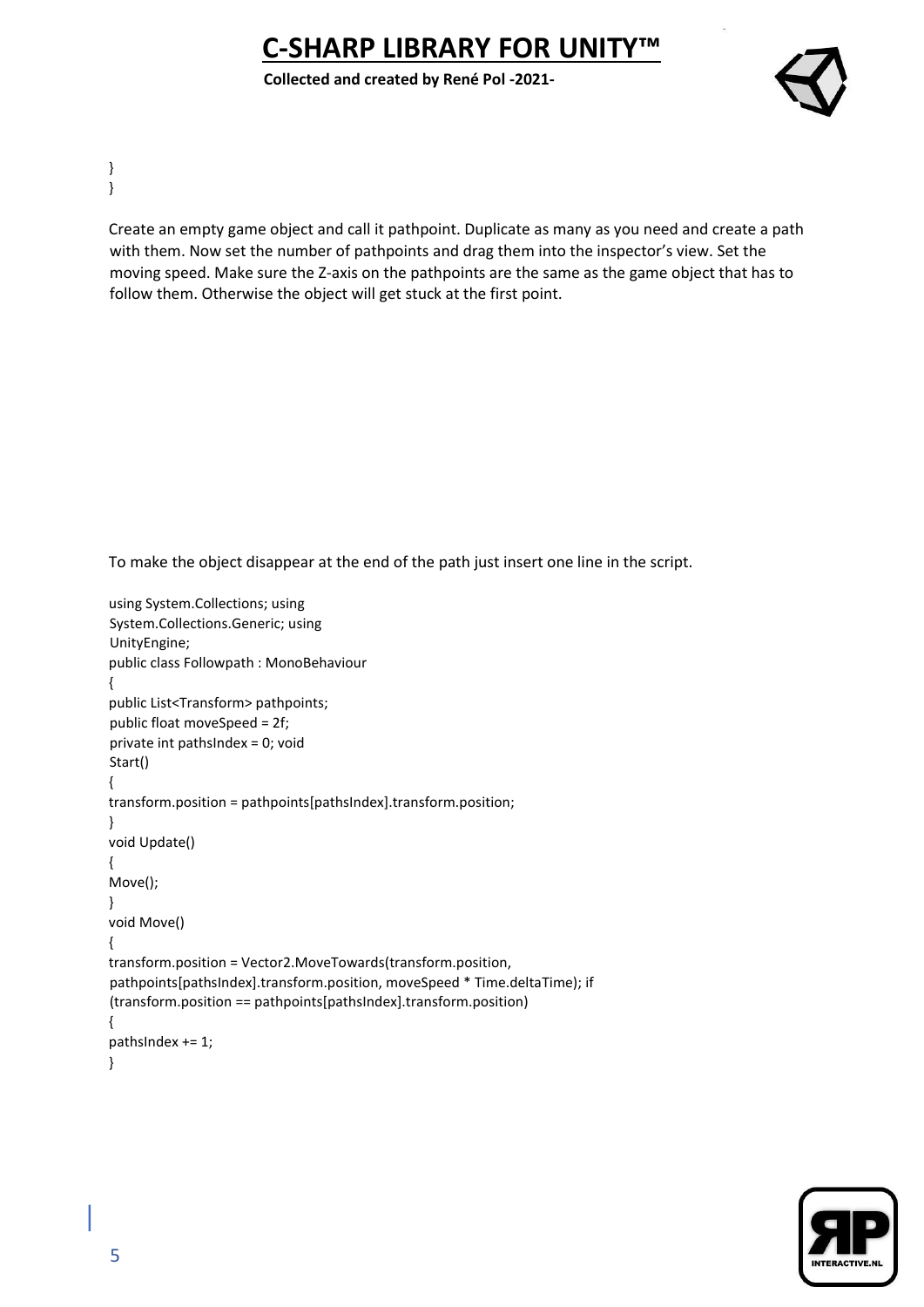**Collected and created by René Pol -2021-**





If you want the object to return over the path the same way as it came we need again to insert one new line :

using System.Collections; using System.Collections.Generic; using UnityEngine; public class Followpath : MonoBehaviour { public List<Transform> pathpoints; public float moveSpeed = 2f; private int pathsIndex = 0;

```
void Start() 
{ 
transform.position = pathpoints[pathsIndex].transform.position; 
} 
void Update() 
{ 
Move(); 
} 
void Move() 
{ 
transform.position = Vector2.MoveTowards(transform.position, 
pathpoints[pathsIndex].transform.position, moveSpeed * Time.deltaTime); if 
(transform.position == pathpoints[pathsIndex].transform.position) 
{ 
pathsIndex += 1; 
                                    } 
                                    {
                                    }
                                    } 
                                    } 
if (pathsIndex == pathpoints.Count)
pathshedex = 0;//Destroy(this.gameObject);///
pathpoints.Reverse()
;
```
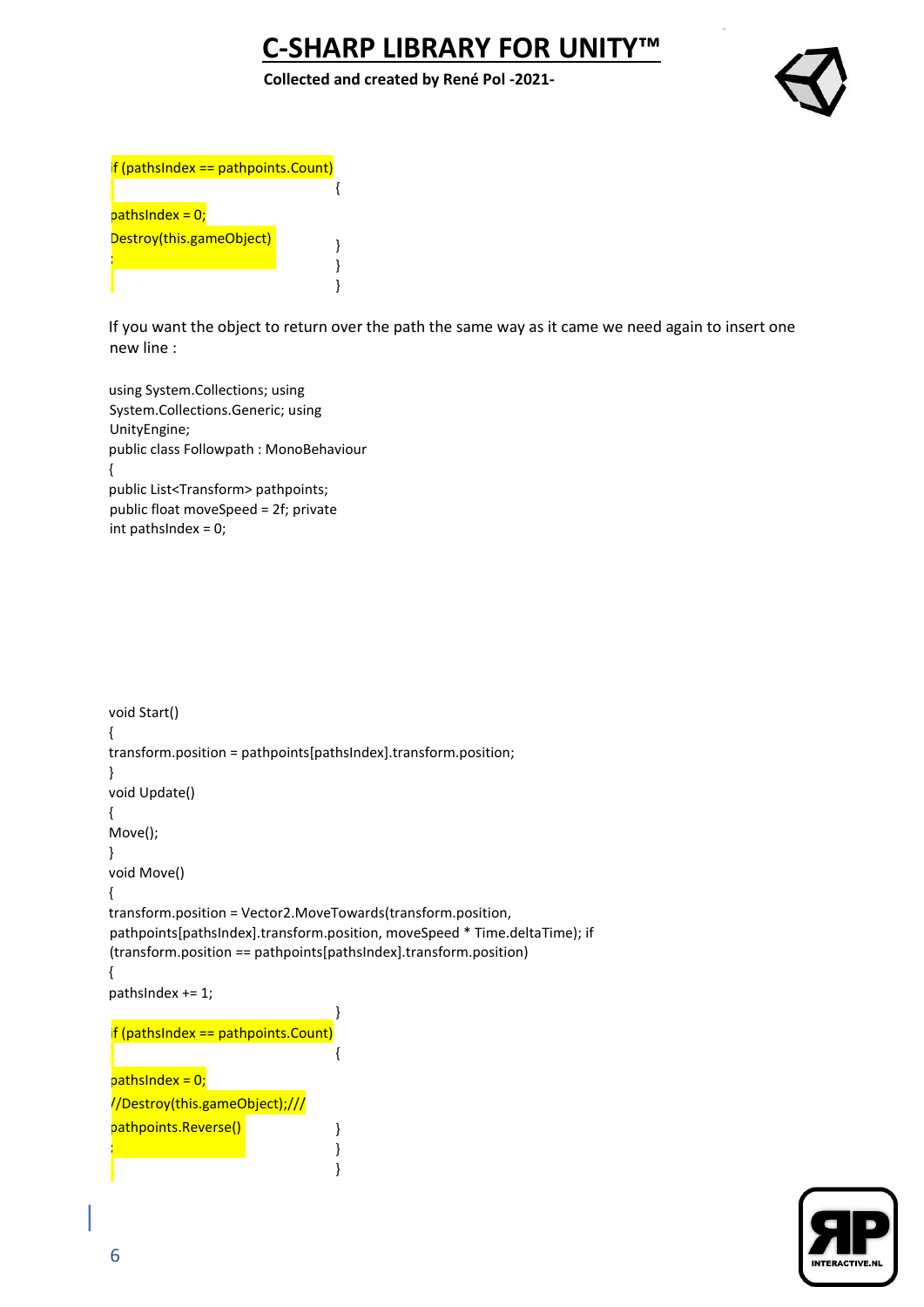**Collected and created by René Pol -2021-**



#### **AI patrolling around colliders 2D**

#### [https://youtu.be/7BSkqJnz\\_8o](https://youtu.be/7BSkqJnz_8o)

Give the gameObject 2 empty child objects for ground detection and wall detection. Give it a rigidbody2D and set it to kinematic. Add this script and drag these detection objects to the inspector window. Set speed and cast rays in the inspector window.

```
using System.Collections;
using System.Collections.Generic;
using UnityEngine;
public class Crawlers : MonoBehaviour
{
private Rigidbody2D rb;
[SerializeField]
public float speed;
public bool hasTurned;
[SerializeField]
private float ZAxisAdd;
public float fallTime;
[Header("Ground Detection")]
public bool groundDetected;
[SerializeField] Transform groundPos;
public float groundCheckSize;
[SerializeField]
public LayerMask whatIsGround;
[Header("Wall Detection")]
public bool wallDetected;
[SerializeField] Transform wallPos;
public float wallCheckSize;
void Start()
{
rb = GetComponent<Rigidbody2D>();
}
void Update()
{
Environment();
}
void FixedUpdate()
{
Movement();
}
void Environment()
{
groundDetected = Physics2D.Raycast(groundPos.position, -transform.up, 
groundCheckSize, whatIsGround);
wallDetected = Physics2D.Raycast(wallPos.position, transform.right, wallCheckSize, 
whatIsGround);
```
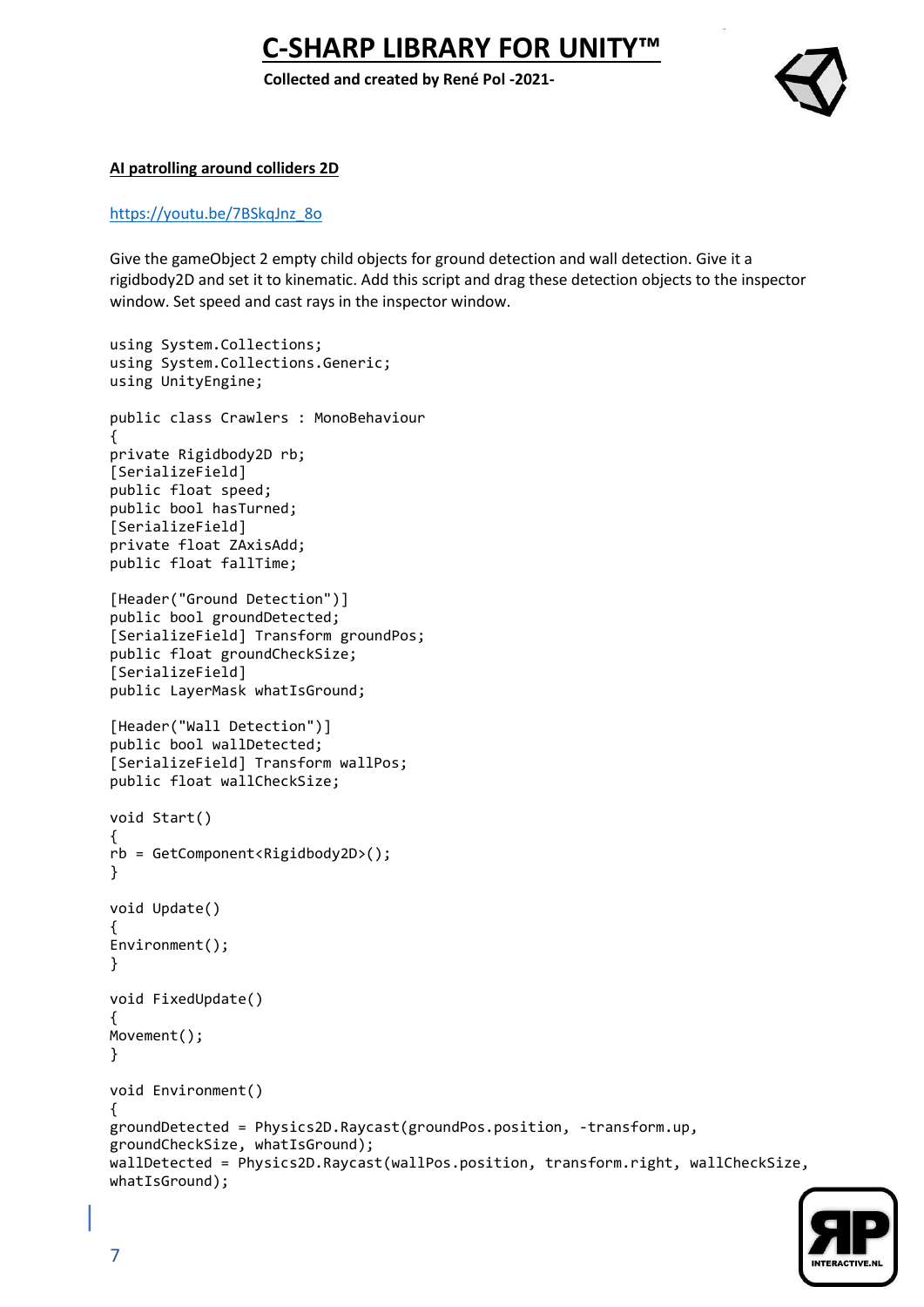**Collected and created by René Pol -2021-**



```
if (!groundDetected)
{
if (hasTurned == false)
{
ZAxisAdd -= 90;
transform.eulerAngles = new Vector3(0, 0, ZAxisAdd);
hasTurned = true;
}
fallTime -= Time.deltaTime;
}
if (groundDetected)
{
hasTurned = false;
fallTime = 1;}
if (wallDetected)
{
if (!hasTurned)
{
ZAxisAdd += 90;
transform.eulerAngles = new Vector3(0, 0, ZAxisAdd);
}
}
if (fallTime == 1){
rb.gravityScale = 0;
speed = 3;
}
else if (fallTime <= 0)
{
transform.eulerAngles = new Vector3(0, 0, 0);
ZAxiSAdd = 0;rb.gravityScale = 50;
speed = 0;}
if (ZAxisAdd <= -360){
ZAxisAdd = 0;}
}
void Movement()
{
rb.velocity = transform.right * speed;
}
private void OnDrawGizmos()
{
Gizmos.DrawLine(groundPos.position, new Vector2(groundPos.position.x, 
groundPos.position.y - groundCheckSize));
Gizmos.DrawLine(wallPos.position, new Vector2(wallPos.position.x + wallCheckSize, 
wallPos.position.y));
}
}
```
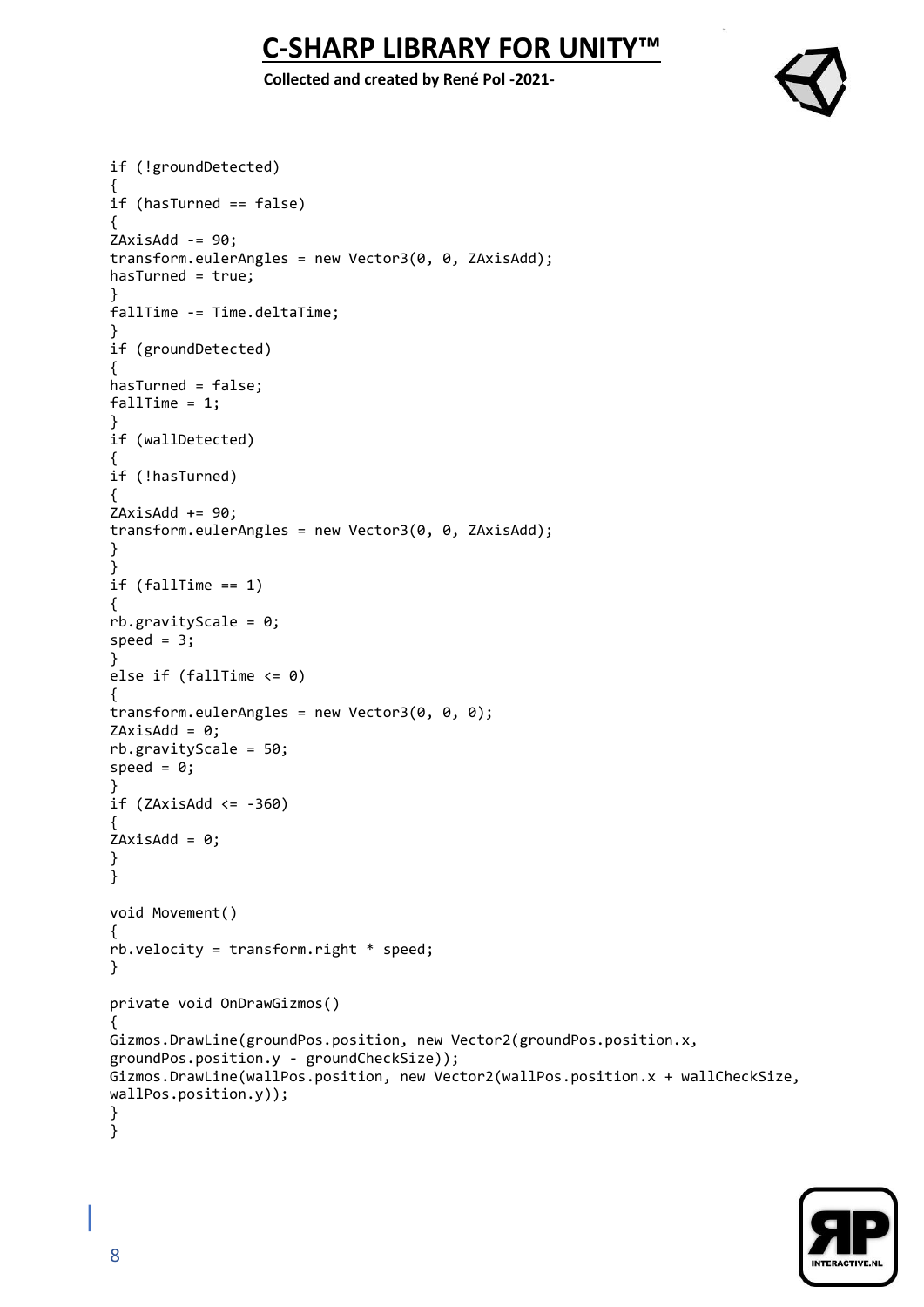**Collected and created by René Pol -2021-**



## **AI patrolling to the edge of a platforms and changes direction using Raycast**

## [https://youtu.be/mx\\_XTuLTgQw](https://youtu.be/mx_XTuLTgQw)

Create an empty game object for the object your using and call it groundcheck. Give it an icon and place it next to the object's feet. Now give the parent object this script:

```
using System.Collections; using 
System.Collections.Generic; using 
UnityEngine; 
public class PatrolPlatform : MonoBehaviour 
{ 
public float Speed; public bool 
MovingRight = true; public 
Transform Checkground; void 
Update() 
{ 
transform.Translate(Vector2.right * Speed * Time.deltaTime); 
RaycastHit2D edgeinfo = Physics2D.Raycast(Checkground.position, Vector2.down, 2f); 
if(edgeinfo.collider == false) 
{ 
if(MovingRight == true) 
{ 
transform.eulerAngles = new Vector3(0, -180, 0); 
MovingRight = false; 
} 
else 
{ 
transform.eulerAngles = new Vector3(0, 0, 0); 
MovingRight = true; 
} 
} 
} 
}
```
Set the speed in the inspector's view. If the raycat of the Checkground transform does not hit anything the game object will turn to the opposite side. Drag the empty game object to the Inspector's view.

## **AI random patrolling 2D**

#### [https://youtu.be/TBr\\_8J4S2kA](https://youtu.be/TBr_8J4S2kA)

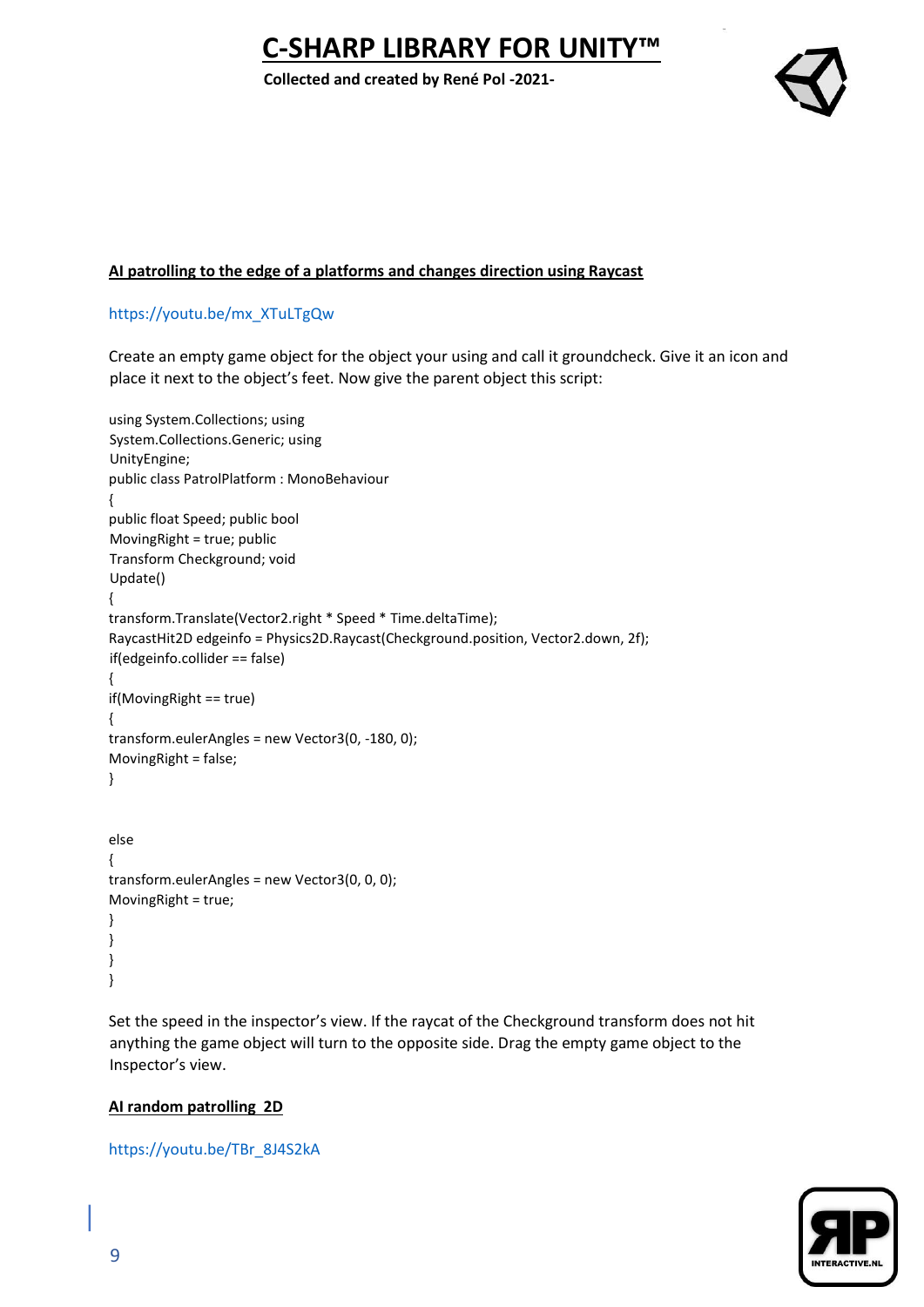## **Collected and created by René Pol -2021-**



Give the objects that need to patrol this script:

```
using System.Collections; using 
System.Collections.Generic; using 
UnityEngine; 
public class RandomPatrol : MonoBehaviour 
{ 
public float Speed; public 
float Edgebottom; public 
float Edgetop; public 
float Edgeleft; public 
float Edgeright; Vector2 
targetPosition; 
void Start() 
{ 
targetPosition = GetRandomPosition(); 
} 
void Update() 
{ 
if ((Vector2)transform.position != targetPosition) 
{ 
transform.position = Vector2.MoveTowards(transform.position, targetPosition, Speed * 
Time.deltaTime); 
} 
else 
{ 
targetPosition = GetRandomPosition(); 
} 
} 
Vector2 GetRandomPosition() 
{ 
float randomX = Random.Range(Edgeleft, Edgeright); float 
randomY = Random.Range(Edgetop, Edgebottom); return 
new Vector2(randomX, randomY); 
} 
}
```
The object will pick a spot to patroll to withing the given edges (Borders). Once it reaches the spot it will repeat this action.

#### **Airplane movement 2D.**

## [https://youtu.be/8tSO\\_R0\\_WHM](https://youtu.be/8tSO_R0_WHM)

Make sure the plane has the tag Player and that the main camera uses the camera follow script from this library. Give the plane a box collider 2D and a Rigidbody2D with its gravity set to zero. Add this script :

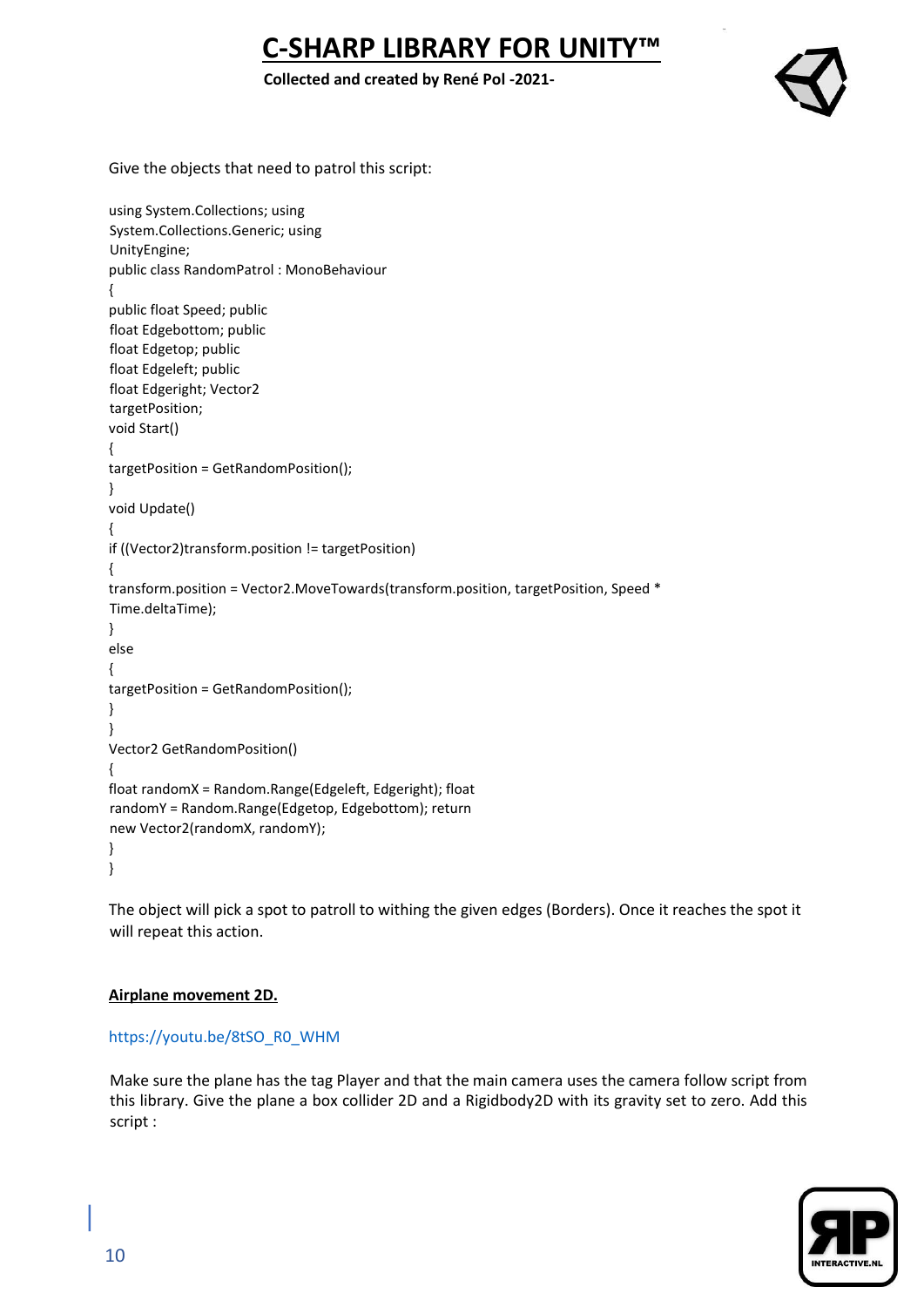## **Collected and created by René Pol -2021-**



```
using System.Collections; using 
System.Collections.Generic; using 
UnityEngine; 
public class Airplane : MonoBehaviour 
{ 
Rigidbody2D rb; public float 
MoveSpeed; public float 
Acceleration; public float 
RotationControl; float 
MovingY, MovingX = 1; 
void Start() 
{ 
rb = GetComponent<Rigidbody2D>(); 
} 
void Update() 
{ 
MovingY = Input.GetAxis("Vertical"); 
} 
private void FixedUpdate() 
{ 
Vector2 Vel = transform.right * (MovingX * Acceleration); rb.AddForce(Vel); 
float Dir = Vector2.Dot(rb.velocity, rb.GetRelativeVector(Vector2.right)); if 
(Acceleration > 0) 
{ 
if (Dir > 0){ 
rb.rotation += MovingY * RotationControl * (rb.velocity.magnitude / MoveSpeed); 
}
```

```
else 
{ 
rb.rotation -= MovingY * RotationControl * (rb.velocity.magnitude / MoveSpeed); 
} 
} 
float thrustForce = Vector2.Dot(rb.velocity, rb.GetRelativeVector(Vector2.down)) * 2.0f; 
Vector2 relForce = Vector2.up * thrustForce; rb.AddForce(rb.GetRelativeVector(relForce)); 
if (rb.velocity.magnitude > MoveSpeed) 
{ 
rb.velocity = rb.velocity.normalized * MoveSpeed; 
}
```
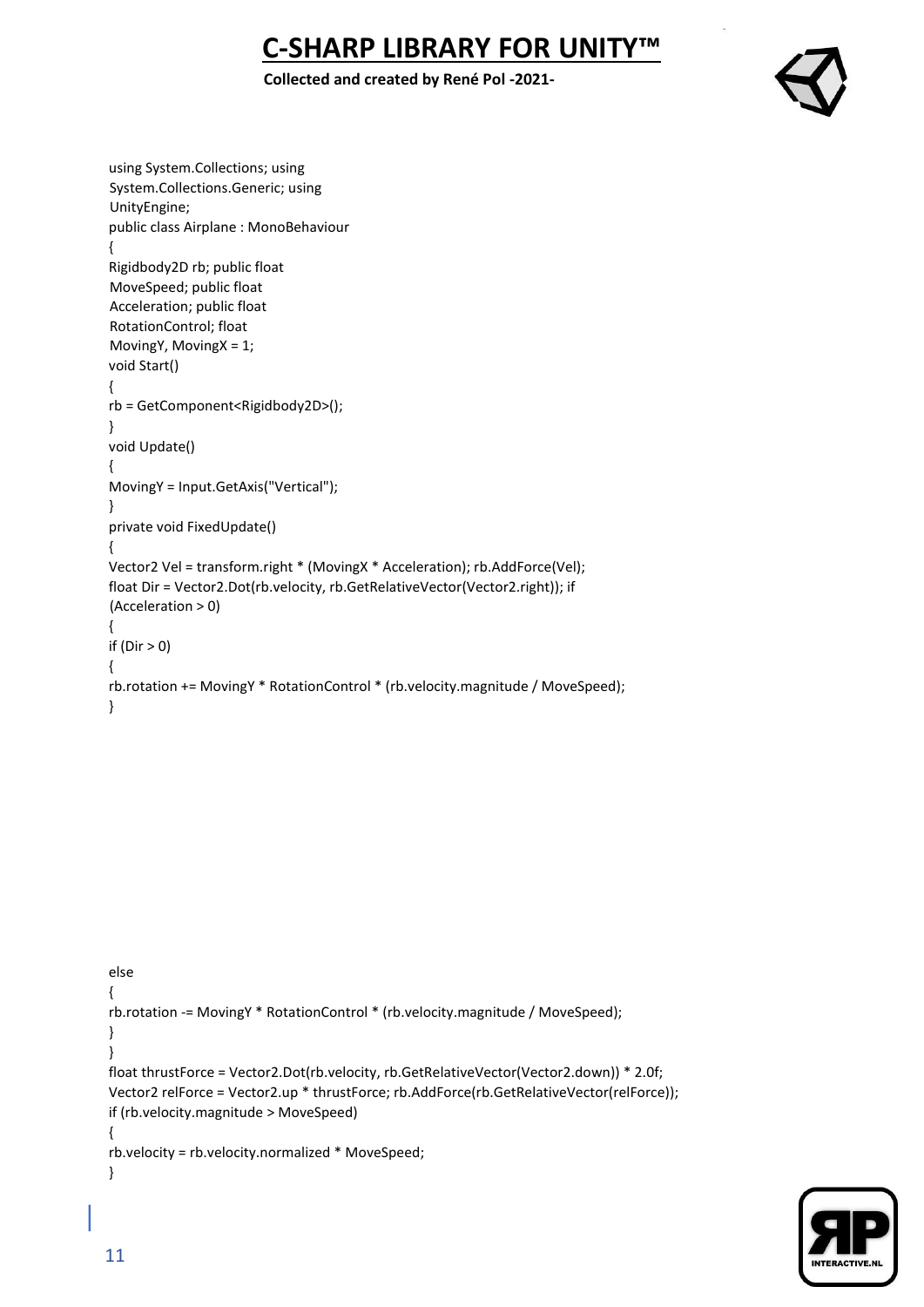**Collected and created by René Pol -2021-**



} }

You can set speed,acceleration and the rotation speed in the Inspector's view.

## **All about health. Health in numbers,Healthbars, Health pickups with use of triggers 2D**

## <https://youtu.be/N-feJQWDHPQ>

You need to create 2 UI elements. Let's begin with the text element. Create a text UI element and call its Health. Give it this script:

```
using System.Collections; using 
System.Collections.Generic; using 
UnityEngine; using 
UnityEngine.UI; 
public class Health: MonoBehaviour 
{ 
public static int healthValue = 25; public 
Text healthpoints; 
void Start() 
{ 
healthpoints = GetComponent<Text>(); 
} 
void Update() 
{ 
healthpoints.text = healthValue.ToString("Health:" + "000"); 
} 
}
```
Give the object that needs to give health this script :

```
using System.Collections; using 
System.Collections.Generic; using 
UnityEngine; 
public class Healthpotion : MonoBehaviour 
{ 
void OnTriggerEnter2D(Collider2D other) 
{ 
if (other.gameObject.tag == ("Player")) 
{ 
Health.healthValue += 25; 
Destroy(this.gameObject);
```
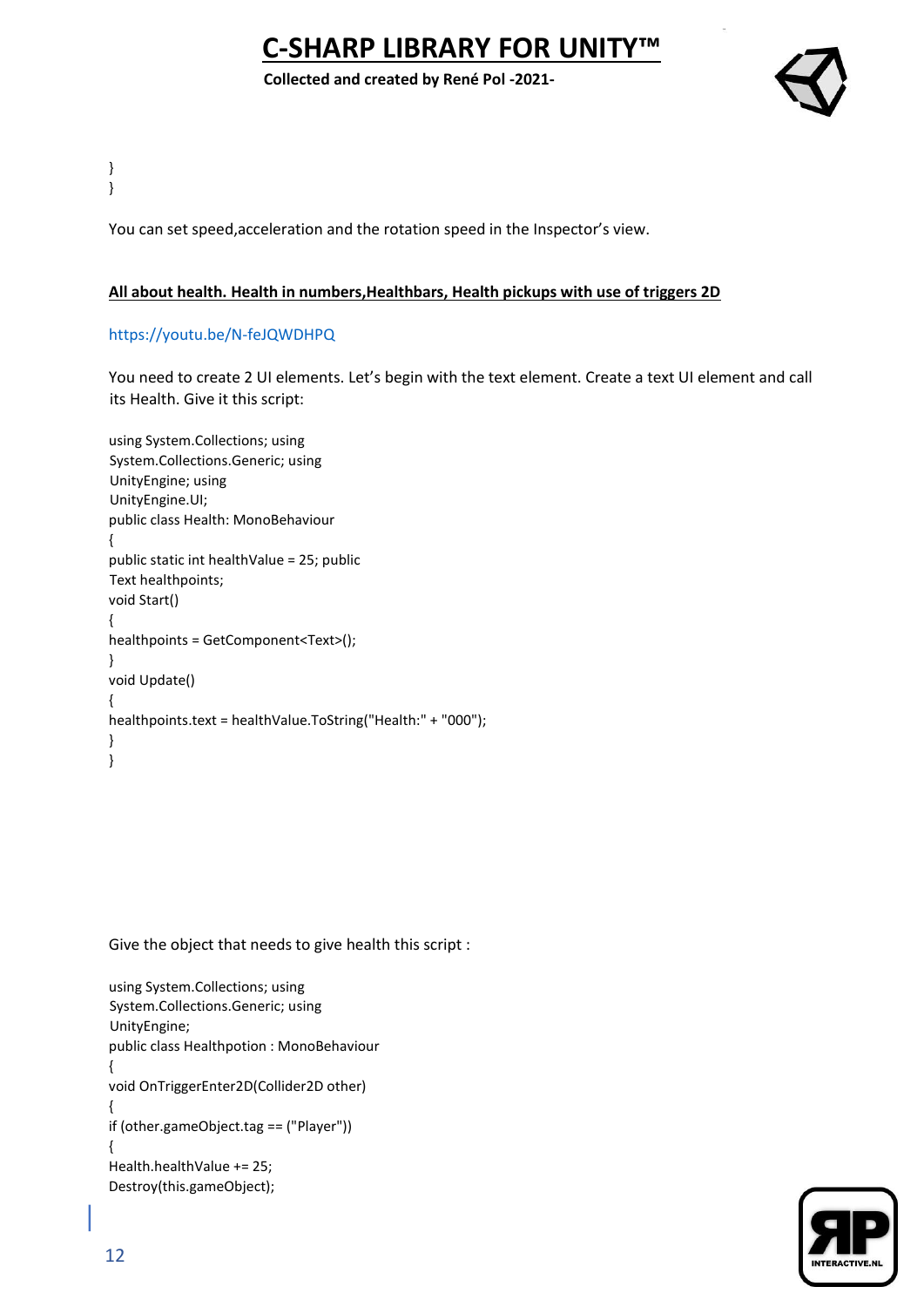**Collected and created by René Pol -2021-**



} } }

> Make sure that the script for the UI element holds the line using UnityEngine.UI; otherwise it won't work. The player should have the tag Player and at least one of the two objects (Player and Pickup) needs to have a rigidbody2D.

Next we can use a Healthbar image. Create an image UI element and give it this script :

```
using System.Collections; using 
System.Collections.Generic; using 
UnityEngine; using 
UnityEngine.UI; 
public class Healthbar : MonoBehaviour 
{ 
public Image HealthBar; public 
float CurrentHealth; public 
float Maxhealth = 100f; 
void Start() 
{ 
HealthBar = GetComponent<Image>(); 
} 
void Update() 
{ 
HealthBar.fillAmount = CurrentHealth / Maxhealth; 
} 
}
```
Make sure that the script for the UI element holds the line using UnityEngine.UI; otherwise it won't work. Give the object that needs to give health this script:

using System.Collections; using System.Collections.Generic; using UnityEngine; public class Healthpotion2 : MonoBehaviour { private Healthbar HB; void OnTriggerEnter2D(Collider2D other) {

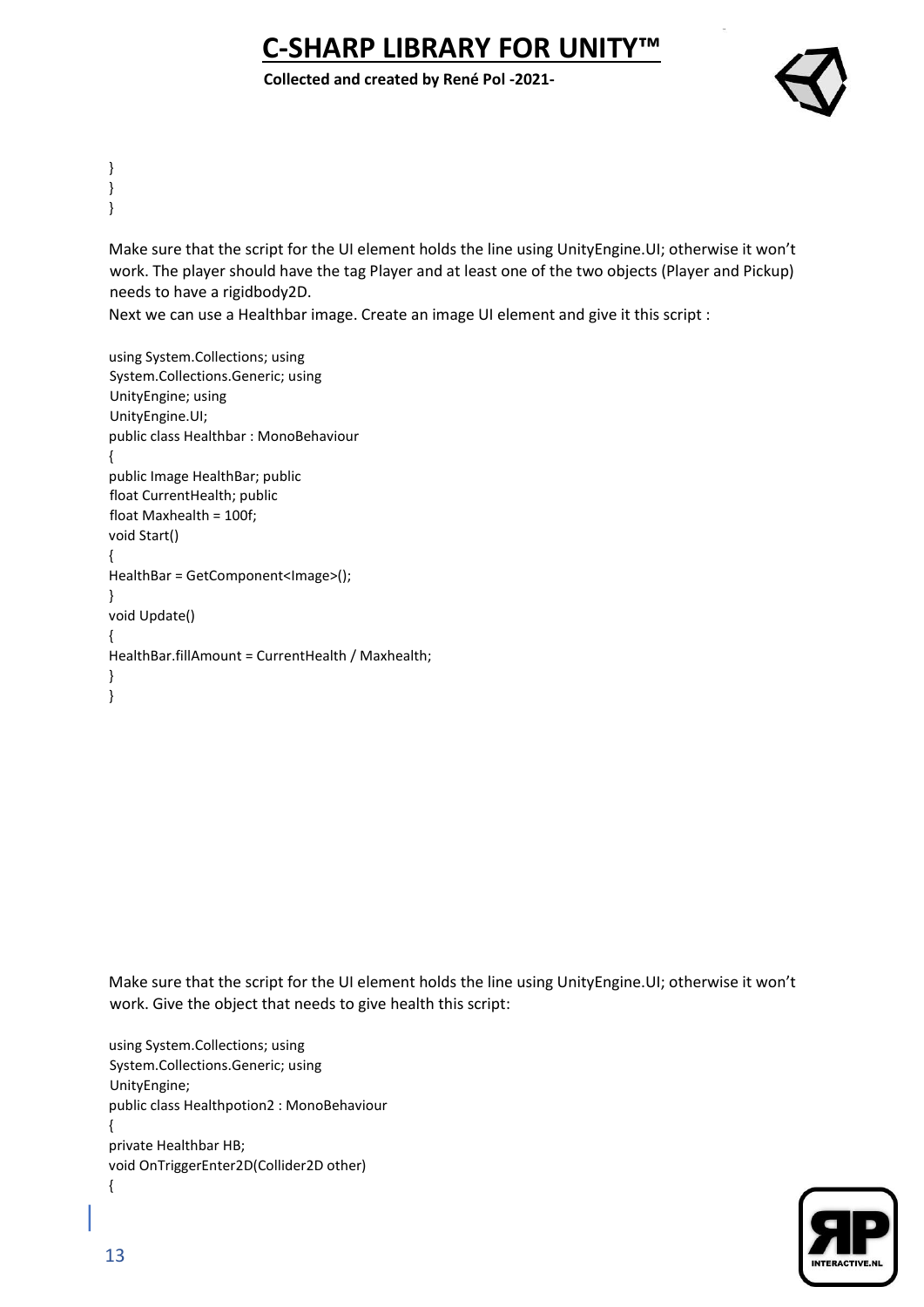### **Collected and created by René Pol -2021-**



```
if (other.gameObject.tag == ("Player")) 
{ 
HB.CurrentHealth += 25; 
Destroy(this.gameObject); 
} 
} 
void Start() 
{ 
HB = FindObjectOfType<Healthbar>(); 
} 
}
```
The player should have the tag Player and at least one of the two objects (Player and Pickup) needs to have a rigidbody2D.

## **Camera follows player with use of offset 2D**

#### <https://youtu.be/cyZ-hKTzPJA>

Give the main camera this script:

```
using System.Collections; using 
System.Collections.Generic; using 
UnityEngine; 
public class CameraFollow : MonoBehaviour 
{ 
public float xMin; public float 
xMax; public float yMin; public 
float yMax; private 
GameObject ThePlayer; void 
Start() 
{ 
ThePlayer = GameObject.FindGameObjectWithTag("Player"); 
} 
void LateUpdate() 
{ 
float x = Mathf.Clamp(ThePlayer.transform.position.x, xMin, xMax); float 
y = Mathf.Clamp(ThePlayer.transform.position.y, yMin, yMax); 
gameObject.transform.position = new Vector3(x, y,gameObject.transform.position.z); 
} 
}
```
Make sure the player has a tag called Player. At start the camera will search for the player and focus on it. You can change the offset settings in the inspector's window so the camera knows where the minimum and maximum edges are while following the player.

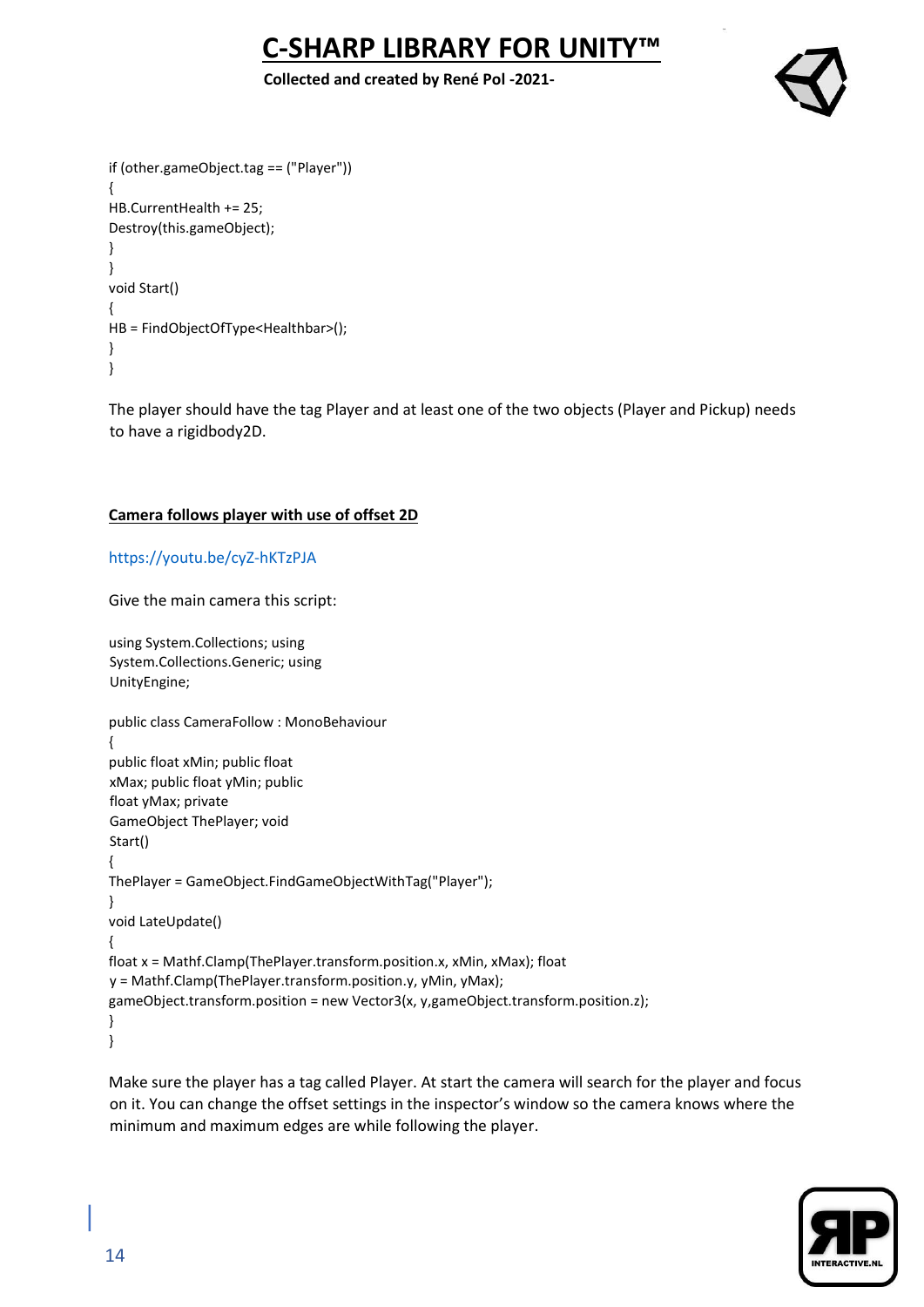**Collected and created by René Pol -2021-**



#### **Change Camera Background colors with script 2D**

#### <https://www.youtube.com/watch?v=Fk8FHK4vg2U>

In the example you are able to fade between 2 colors you pick. Make sure the Main camera is dragged into the Inspectors view.

```
using System.Collections; using 
System.Collections.Generic; using 
UnityEngine; 
public class CameraColor : MonoBehaviour 
{ 
public Color color1 = Color.yellow;
public Color color2 = Color.blue;
public float duration = 3.0F; public 
Camera cam; 
void Update() 
{ 
float t = Mathf.PingPong(Time.time, duration) / duration; cam.backgroundColor 
= Color.Lerp(color1, color2, t); 
} 
If you want to set a color by using a variable you can use this script:
```

```
using System.Collections; using 
System.Collections.Generic; using 
UnityEngine; public class CameraColor : 
MonoBehaviour 
{ 
public Color color1 = Color.yellow;
public Color color2 = Color.blue; 
public Color color3 = Color.green;
public Camera cam; public int 
PickColor;
```

```
void Update() 
{ 
if (PickColor == 1) 
{ 
cam.backgroundColor = color1; 
} 
if (PickColor == 2) 
{ 
cam.backgroundColor = color2; 
} 
if (PickColor == 3) 
{ 
cam.backgroundColor = color3; 
}
```
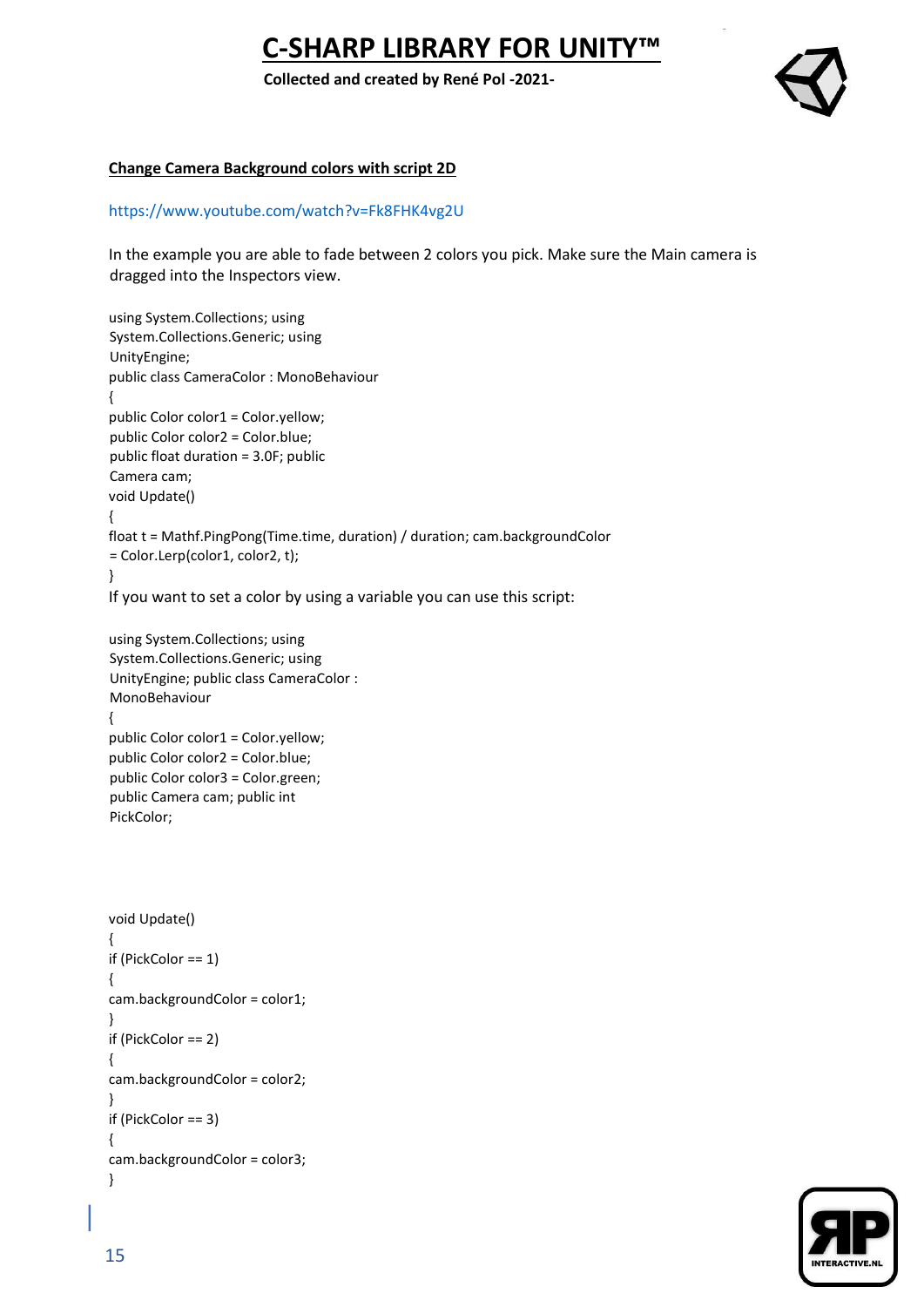**Collected and created by René Pol -2021-**



} }

### **Countdown timer with speed settings**

[https://youtu.be/fPg\\_zJ-nnIA](https://youtu.be/fPg_zJ-nnIA)

Create an UI text element and call it Countdown timer. Give it this script:

```
using System.Collections; using 
System.Collections.Generic; using 
UnityEngine; using 
UnityEngine.UI; 
public class Countdown : MonoBehaviour 
{ 
public float CountdownTime; 
public float Countsetting = 1f; 
public bool RunFaster = false; 
public Text time; void Start() 
{ 
time = GetComponent<Text>(); 
} 
void Update() 
{ 
Countsetting -= Time.deltaTime; 
if(Countsetting <= 0 && CountdownTime >0) 
{ 
CountdownTime -= 1; if 
(RunFaster == false) 
{ 
Countsetting = 1f; 
}
```

```
if (RunFaster == true) 
{ 
Countsetting = 0.5f; 
} 
} 
time.text = CountdownTime.ToString("00"); 
} 
}
```
Set the start time in the inspectors view. When the bool runfaster is true it takes 1 of the counter each 1 second, If not it will take 1 of the counter each half second. You can use different speeds

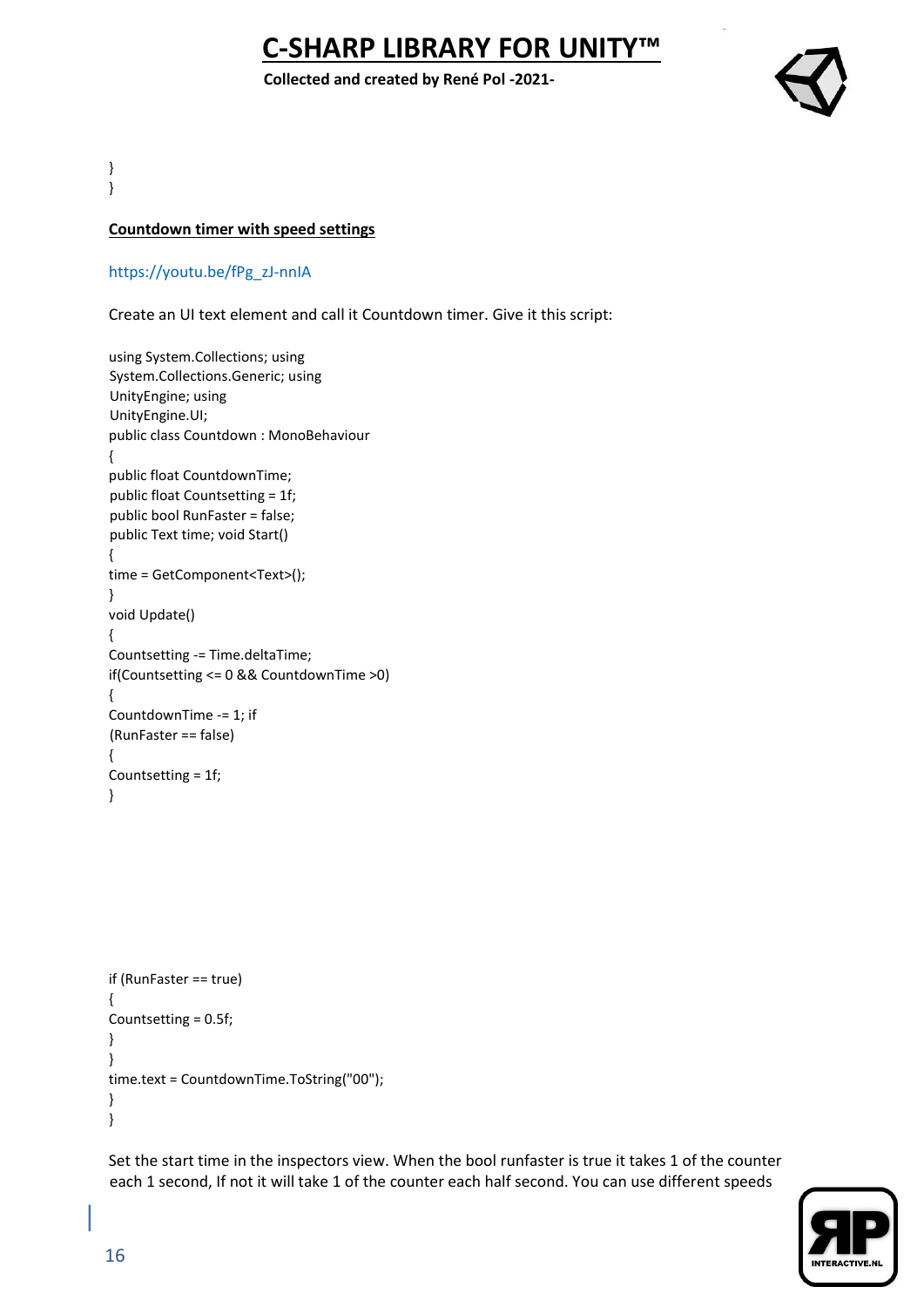#### **Collected and created by René Pol -2021-**



and instead of a Bool variable you could use an int with different speed setting numbers. Drag the UI text to the inspector's view.

#### **Doodle jumping (Continuously jumping on collisions) 2D**

#### <https://youtu.be/OPsoy-05quE>

Make sure the platform has a tag Platform and a box collider 2D. Give the jumping object a boxcollider near its feet and a rigidbody2D with the Z constraint selected. Give the jumping object this script:

```
using System.Collections; using 
System.Collections.Generic; using 
UnityEngine; 
public class DoodleJump : MonoBehaviour 
{ 
public float JumpForce = 500; 
public float movement = 0f; public 
float movementSpeed = 10f; 
private Rigidbody2D rb; 
void Start() 
{ 
rb = GetComponent<Rigidbody2D>(); 
} 
public void OnCollisionEnter2D(Collision2D other) 
{ 
if (other.gameObject.tag == ("Platform") && rb.velocity.y <= 0) 
{ 
rb.AddForce(Vector2.up * JumpForce); 
} 
} 
void Update() 
{
movement = Input.GetAxis("Horizontal") *movementSpeed; 
}
```

```
void FixedUpdate() 
{ 
Vector2 velocity = rb.velocity; velocity.x 
= movement; 
rb.velocity = velocity; 
} 
}
```
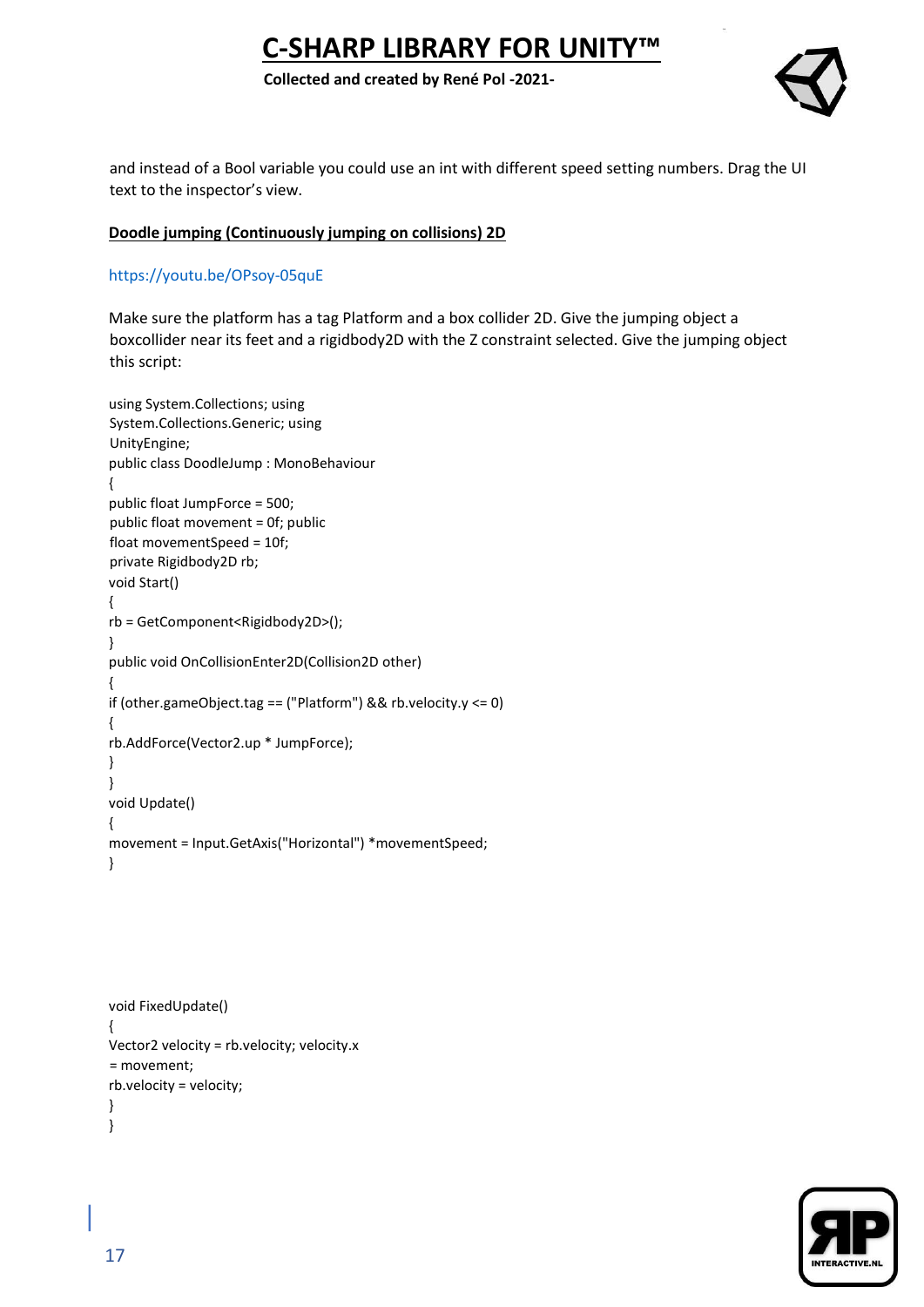#### **Collected and created by René Pol -2021-**



You can set the movement speed and the jump force in the inspector's view. In order to jump through a platform you have to give it a platform effector2D and make sure that the box used by effector is selected.

## **Endless bouncing ball**

### <https://youtu.be/UYCnGQnDlSc>

The ball has a circle collider2D and a Rigidbody2D with gravity set to 0 and the restraint z box selected. The ball also gets a 2D Physic material called bouncy. It has bouncing on 1 (Continously) and friction to 0 (No friction). Then give the object this script:

```
using System.Collections; using 
System.Collections.Generic; using 
UnityEngine; 
public class BouncingBall : MonoBehaviour 
{ 
Rigidbody2D rb; Vector3 
LastVelocity; private float 
speed = 300; 
void Start() 
{ 
rb = GetComponent<Rigidbody2D>(); 
rb.AddForce(new Vector2(20 * Time.deltaTime * speed, 20 * Time.deltaTime *speed)); 
} 
public void OnCollisionEnter2D(Collision2D collision) 
{ 
var speed = LastVelocity.magnitude; 
var direction = Vector3.Reflect(LastVelocity.normalized, 
collision.contacts[0].normal); rb.velocity = direction * 
Mathf.Max(speed, 0f); 
} 
void Update() 
{ 
LastVelocity = rb.velocity; 
}
}
```
Every time the ball collides it uses Reflect to bounce off(ricochet) with real physics.

#### **Fade in and out game Objects**

<https://youtu.be/sAJmA7eckKo>

Place a gameObject and give it this script:

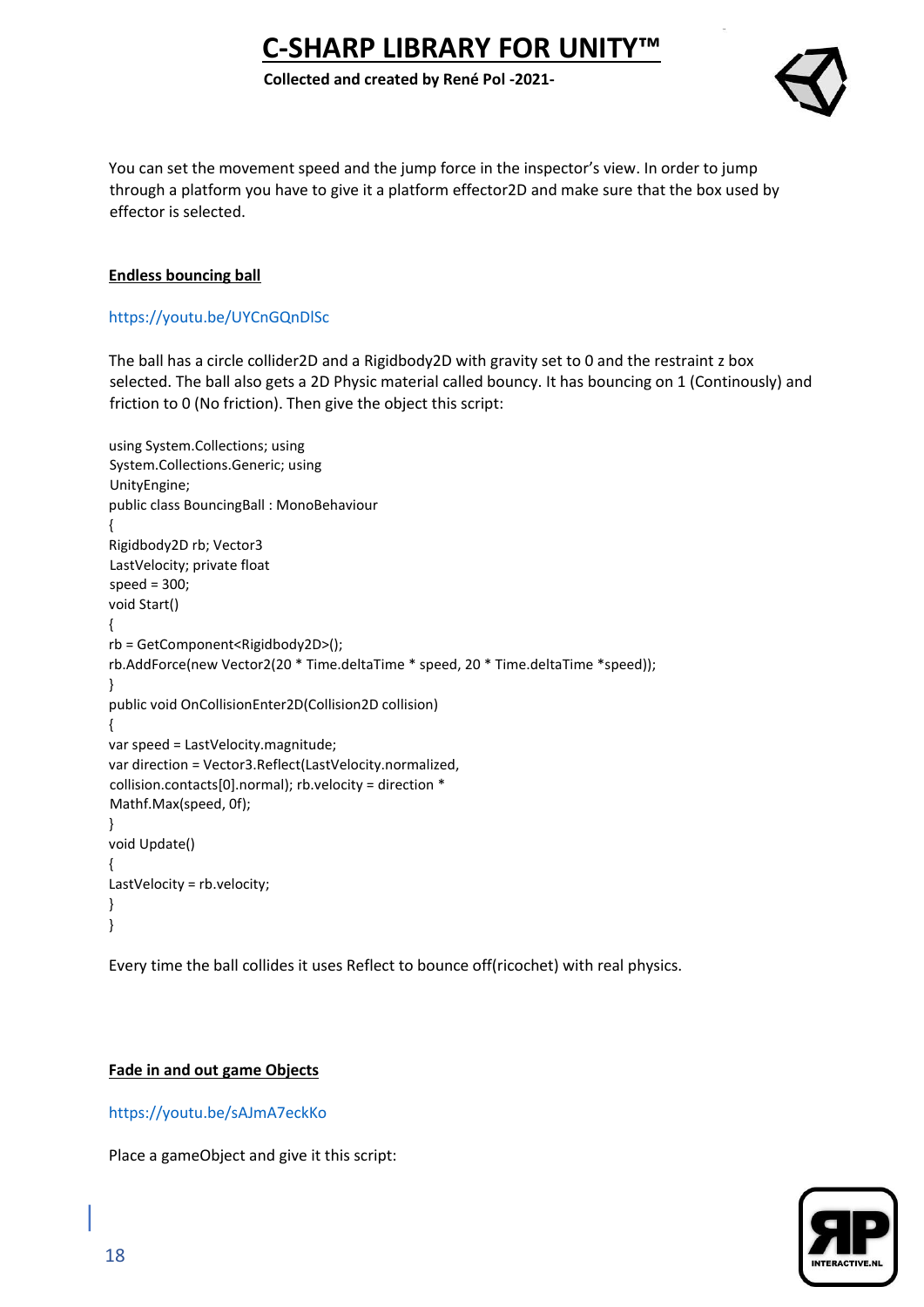### **Collected and created by René Pol -2021-**



```
using System.Collections; using 
System.Collections.Generic; using 
UnityEngine; 
public class Fading : MonoBehaviour 
{ 
public bool fadeoutin = true; public 
float fadeSpeed; IEnumerator 
FadeInObject() 
{ 
while (this.GetComponent<Renderer>().material.color.a < 1) { Color objectColor =
this.GetComponent<Renderer>().material.color; float fadeAmount = 
objectColor.a + (fadeSpeed * Time.deltaTime); objectColor = new 
Color(objectColor.r, objectColor.g, objectColor.b, fadeAmount); 
this.GetComponent<Renderer>().material.color = objectColor; yield return null;
} 
} 
IEnumerator FadeOutObject() 
{ 
while (this.GetComponent<Renderer>().material.color.a > 0) 
{ 
Color objectColor = this.GetComponent<Renderer>().material.color; float 
fadeAmount = objectColor.a - (fadeSpeed * Time.deltaTime); objectColor = new 
Color(objectColor.r, objectColor.g, objectColor.b, fadeAmount); 
this.GetComponent<Renderer>().material.color = objectColor; yield return null; 
} 
} 
public void Update() 
{ 
if (Input.GetKeyDown(KeyCode.Q) && fadeoutin == true) 
{ 
fadeoutin = false; 
StartCoroutine(FadeOutObject()); 
} 
if (Input.GetKeyDown(KeyCode.W) && fadeoutin == false) 
{ 
fadeoutin = true; 
StartCoroutine(FadeInObject()); 
}
} 
}
```
In this example 2 IE numerators are created for fade in and out. Depending on the bool variable setting it gets activated. The bool Can be changed by using the keys Q (for fade out) and W (for fade in). You can use these different ways. You can set the fade speed in the inspector's view.

## **Finding all gameObjects with the same tag and destroy them**

<https://youtu.be/cjMP679cY54>

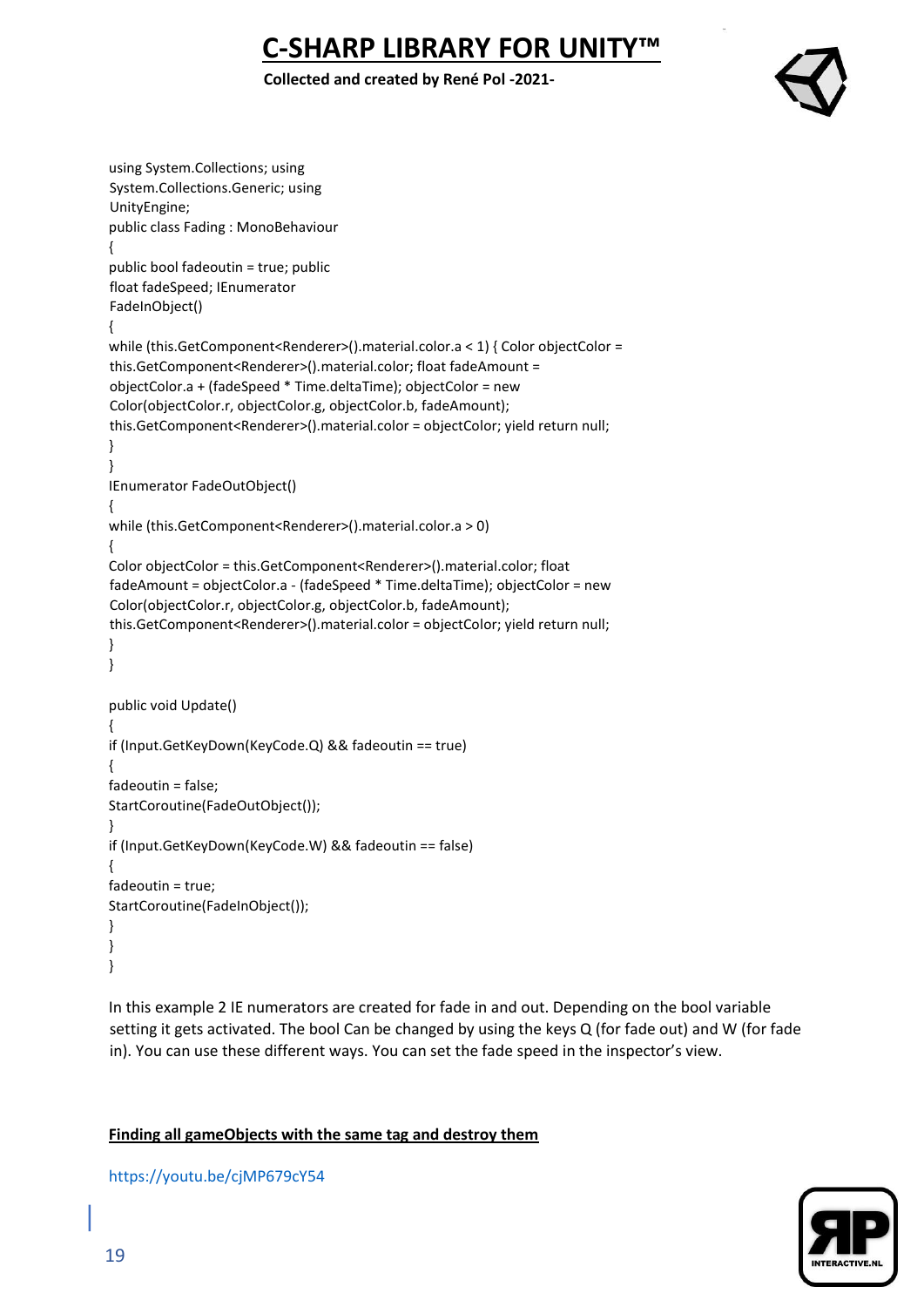**Collected and created by René Pol -2021-**



Place a few game Objects with the name tag Enemy. Create a new empty game object and call it EnemyDestroyer. Give it this script:

```
using System.Collections; using 
System.Collections.Generic; using 
UnityEngine; 
public class EnemyDestroyer : MonoBehaviour 
{ 
GameObject[] Enemies; void 
Start() 
{ 
Enemies = GameObject.FindGameObjectsWithTag("Enemy"); 
} 
void Update() 
{ 
if(Input.GetKeyDown(KeyCode.Space)) 
{ 
foreach (GameObject A in Enemies) 
{ 
Destroy(A.gameObject); 
} 
} 
} 
}
```
We define a group that holds all tags with the name Enemy and call it Enemies. At start the group will check for all its members (The objects with the tag Enemy) For every object in this group we define a name (In this example A but it can be anything) and destroy all these A game objects with the press of the space bar.

This comes in handy when you need all enemies removed if you cleared a level.

## **Flappy bird movement with rotation 2D**

## <https://youtu.be/GlFd8f6DCP8>

Give the Flappy bird game Object a Circle collider 2D and a Rigidbody2D with the gravity set to 1. Give the game Object this script :

using System.Collections; using System.Collections.Generic; using UnityEngine; public class FlappyMovement : MonoBehaviour {

public float velocity = 4; private Rigidbody2D rb; void Start() {

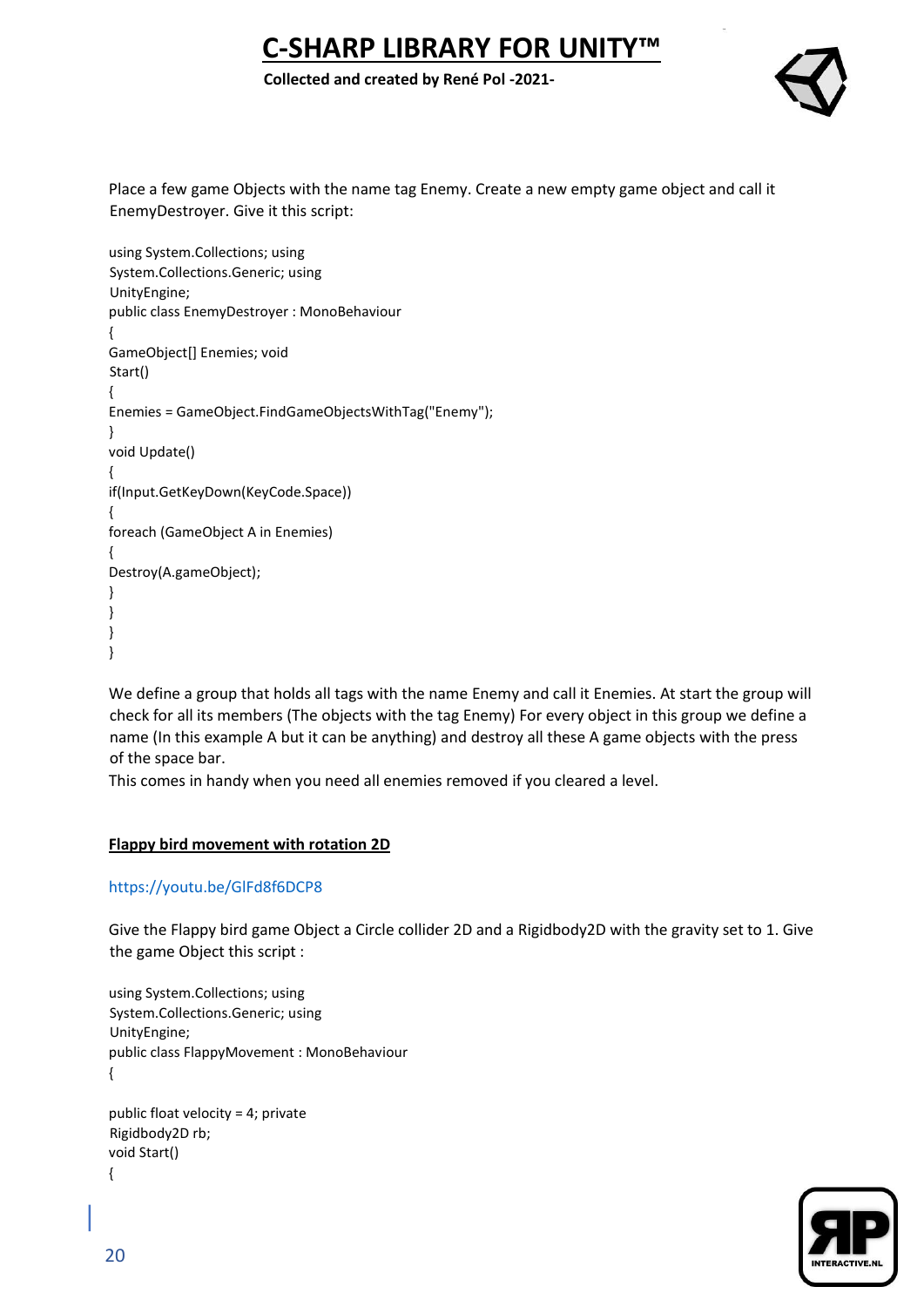**Collected and created by René Pol -2021-**



```
rb = GetComponent<Rigidbody2D>(); 
} 
void Update() 
{ 
if (Input.GetMouseButtonDown(0)) 
{ 
rb.velocity = Vector2.up * velocity; 
} 
transform.eulerAngles = new Vector3(0,0,rb.velocity.y); 
} 
}
```
Every time the player uses the mouse button the bird will go up a little. You can use key or touch function as well for the flying.

## **Grid based movement with LayerMask used as borders 2D**

## <https://youtu.be/oZCqdhTYjQQ>

Place the game Object on a grid. Add a child game Object and call it movepoint. Give the grid moving gameObject this script:

```
using System.Collections; using 
System.Collections.Generic; using 
UnityEngine; 
public class Gridmovement : MonoBehaviour 
{ 
public float moveSpeed; 
public float Horizontalgrid; 
public float Verticalgrid; public 
Transform movePoint; 
public LayerMask StopsMovement; void 
Start() 
{ 
movePoint.parent = null; 
} 
void Update() 
{ 
transform.position = Vector3.MoveTowards(transform.position, movePoint.position, 
moveSpeed * Time.deltaTime); 
if (Vector3.Distance(transform.position, movePoint.position) <= .05f) 
{ 
if (Mathf.Abs(Input.GetAxisRaw("Horizontal")) == 1f) 
{ 
if (!Physics2D.OverlapCircle(movePoint.position + new 
Vector3(Input.GetAxisRaw("Horizontal"), 0f), .2f, StopsMovement)) 
{ 
movePoint.position += new Vector3(Horizontalgrid * Input.GetAxisRaw("Horizontal"),0f); 
}
```
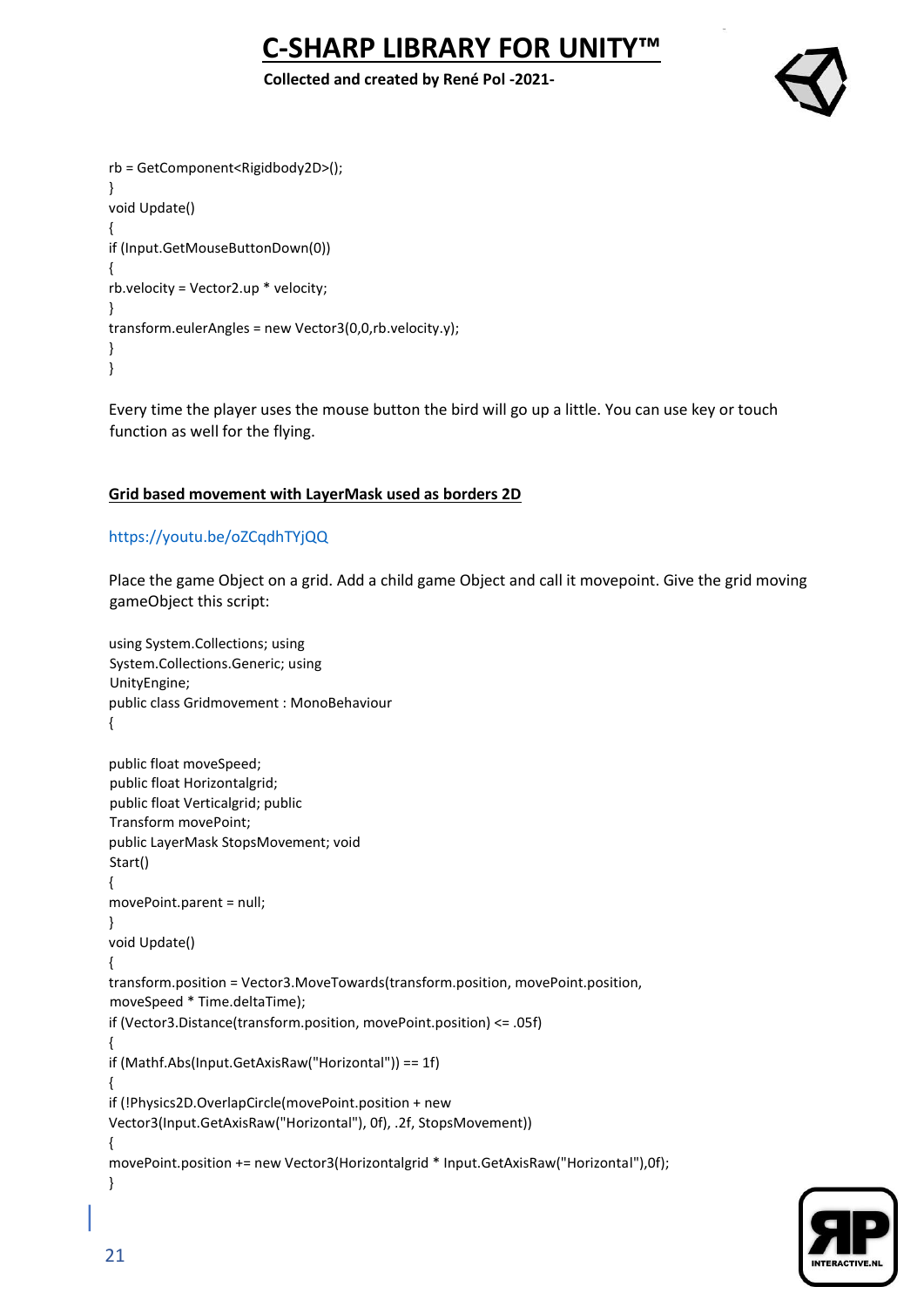**Collected and created by René Pol -2021-**



```
} 
else 
if (Mathf.Abs(Input.GetAxisRaw("Vertical")) == 1f) 
{ 
if (!Physics2D.OverlapCircle(movePoint.position + new Vector3(0f, 0.9f * 
Input.GetAxisRaw("Vertical"), 0f), .2f, StopsMovement)) 
{ 
movePoint.position += new Vector3(0f, Verticalgrid * Input.GetAxisRaw("Vertical"), 
0f); 
} 
} 
} 
} 
}
```
Drag the movepoint into the inspector's view and set the needed grid sizes and moving speed. The movement can be stopped if you place an object at the border with a layer that is called with StopsMovement. On release key the game object will always end movement in a grid. If you want diagonal movement you only need to remove the word else in the script.

## **Growing and Shrinking gameObjects using localscale and pivot settings (Resize and scaling)2D**

## <https://youtu.be/dHC-w5A-aYA>

Make sure that the pivot of the game object is placed at the point where it should grow or shrink from so it holds its position. Place an object that needs to grow or shrink and give it this script:

```
using System.Collections; using 
System.Collections.Generic; using 
UnityEngine; 
public class ShrinkGrow : MonoBehaviour 
{ 
public float changeSpeed = 1; 
public float MaxupSize; public 
float MindownSize; 
Vector3 temp; 
void Update() 
{ 
if (Input.GetKey(KeyCode.UpArrow) && temp.x < MaxupSize) 
{ 
temp = transform.localScale; temp.x += 1f * 
changeSpeed * Time.deltaTime; temp.y += 1f * 
changeSpeed * Time.deltaTime; 
transform.localScale = temp; 
} 
if (Input.GetKey(KeyCode.DownArrow) && temp.x > MindownSize) 
{ 
temp = transform.localScale; temp.x -= 1f * 
changeSpeed * Time.deltaTime; temp.y -= 1f *
```
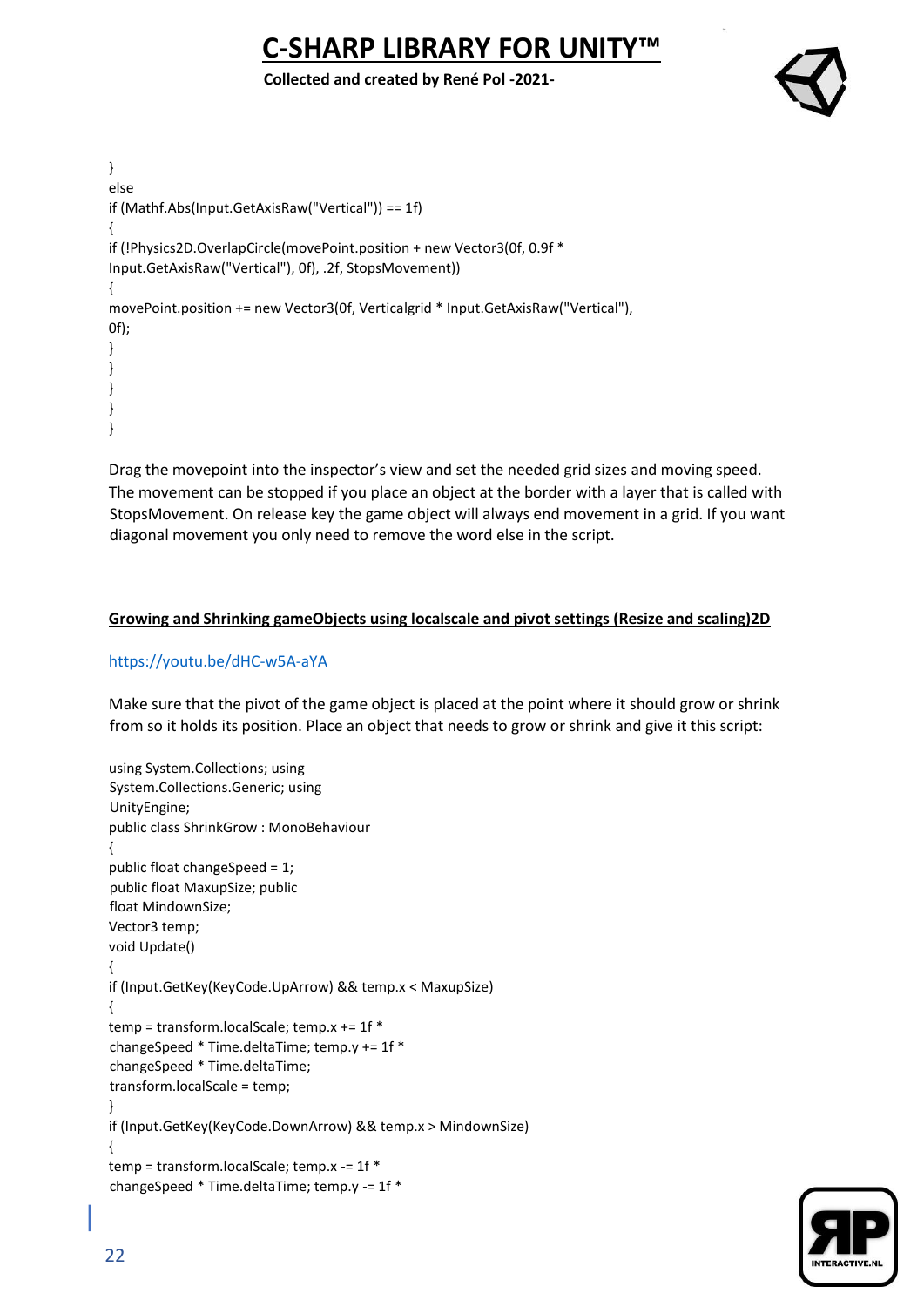**Collected and created by René Pol -2021-**



changeSpeed \* Time.deltaTime; transform.localScale = temp; } } }

You can set the maximum and minimum size of the game object in the inspector's view. This example scales at a key press but you can use it anyway you want. You can change the changing speed into your own likings.

#### **Horizontal Parallax Scrolling 2D**

#### <https://www.youtube.com/watch?v=5cteIYhpoCI>

Create an object sprite to scroll and make sure it is seamless. Place the same object as a child right next to it. Take the x-position of this child and give it as a negative to the parent object. Give this script to the parallax scroll parent object.

```
using System.Collections; using 
System.Collections.Generic; using 
UnityEngine; 
public class Scrollingground : MonoBehaviour 
{ 
public float MovingSpeed = 1f; 
public float offset; private 
Vector2 StartPosition; private 
float newXposition; 
void Start() 
{ 
StartPosition = transform.position; 
} 
void Update() 
{ 
newXposition = Mathf.Repeat(Time.time * -MovingSpeed, offset); transform.position 
= StartPosition + Vector2.right * newXposition; 
} 
}
```
Set speed and the offset (X-position of the child object) in the inspector's window.

#### **Look at mouse cursor and fire bullets into that direction 3D**

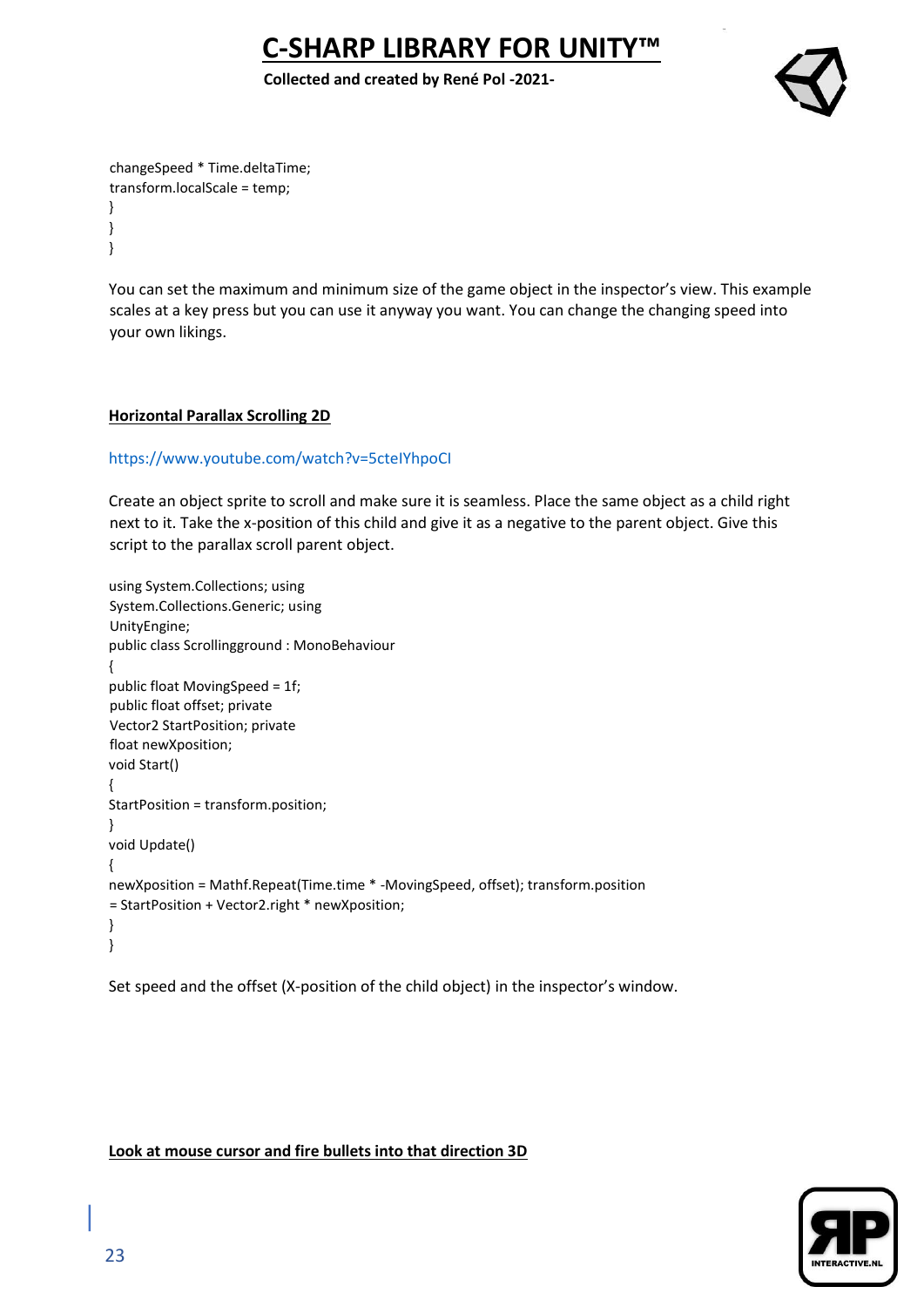**Collected and created by René Pol -2021-**



## <https://youtu.be/fd4H6yNZlJ4>

Give the gameObject that needs to look (Face all time) the mouse cursor. Drag a prefab made bullet into the inspector's view. Give the gameObject a child empty gameObject and call it Barrel. Drag this barrel into the Inspector's view. This barrel is the point where the bullet will be instantiated.

Give the follow mouse gameobject this script :

```
using System.Collections; using
System.Collections.Generic; using
UnityEngine; 
public class Lookatmouse : MonoBehaviour 
{ 
public GameObject Bullet; 
public Transform Barrel; 
void Update() 
{ 
if (Input.GetMouseButtonDown(0)) 
{ 
Instantiate(Bullet, Barrel.position, Barrel.rotation); 
} 
Ray mouseRay = Camera.main.ScreenPointToRay(Input.mousePosition); 
float midPoint = (transform.position - Camera.main.transform.position).magnitude * 0.5f; 
transform.LookAt(mouseRay.origin + mouseRay.direction * midPoint); 
} 
} 
A simple bullet script for the bullet gameObjects : 
using System.Collections; using
System.Collections.Generic; using
UnityEngine; 
public class Bullet : MonoBehaviour 
{ 
public float bulletSpeed ; 
void Update() 
{ 
transform.Translate(Vector3.forward * bulletSpeed * Time.deltaTime); 
} 
}
```
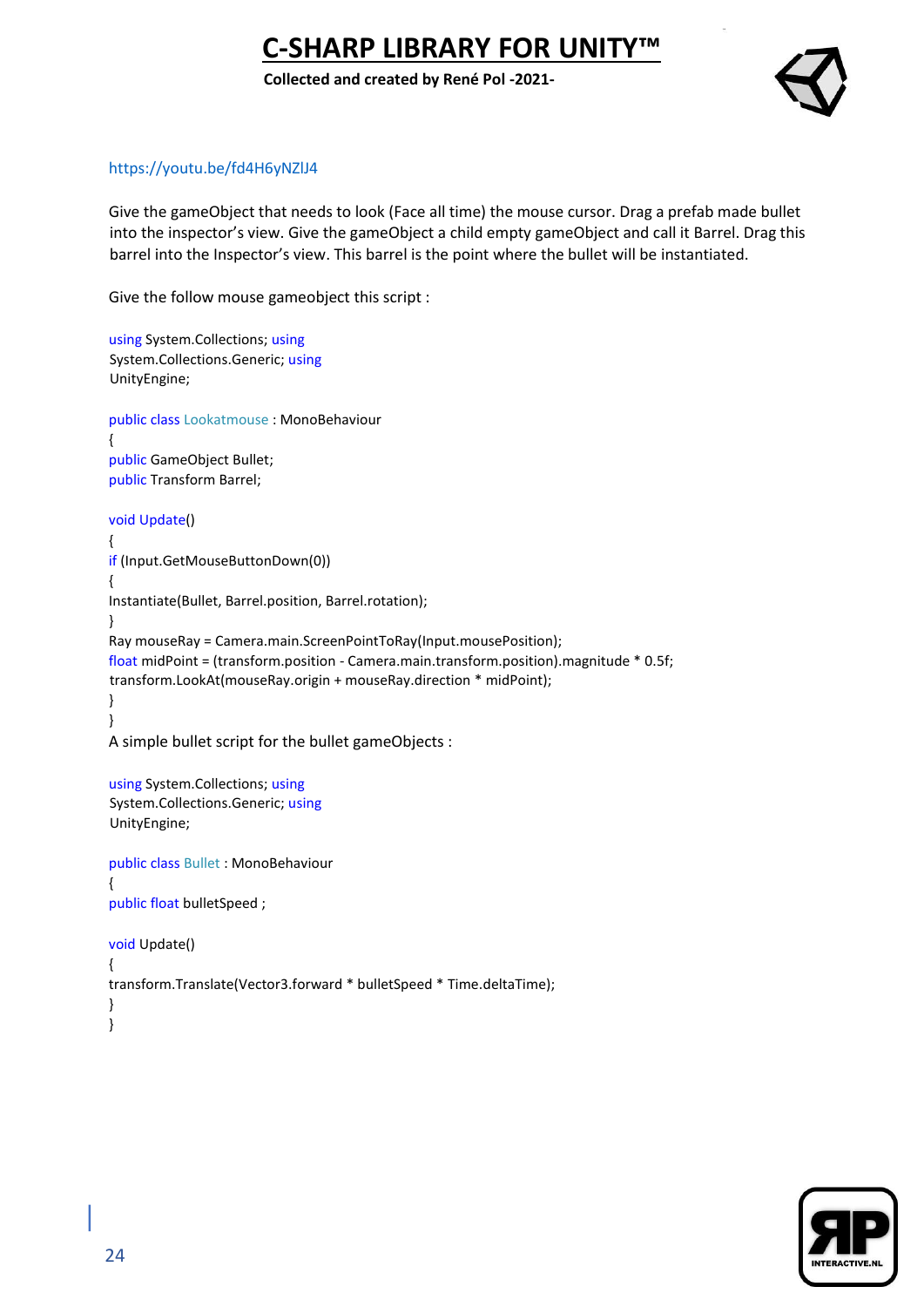**Collected and created by René Pol -2021-**



## **Moving automatically to any given tag (Homing missile target)**

## [https://youtu.be/Xe-hJM9U\\_6k](https://youtu.be/Xe-hJM9U_6k)

Place an object as target give it the tag name Enemy. Give the game object that needs to move to this enemy this script :

```
using System.Collections; using 
System.Collections.Generic; using 
UnityEngine; 
public class HomingMissile : MonoBehaviour 
{
private GameObject target; 
public float speed = 5f; public 
float rotatingSpeed = 200f; 
private Rigidbody2D rb; private 
GameObject target; 
void Start() 
{ 
target = GameObject.FindGameObjectWithTag("Enemy"); rb 
= GetComponent<Rigidbody2D>(); 
} 
void FixedUpdate() 
{ 
Vector2 point2Target = (Vector2)transform.position -
(Vector2)target.transform.position; point2Target.Normalize(); 
float value = Vector3.Cross(point2Target, transform.up).z; rb.angularVelocity 
= rotatingSpeed * value; 
rb.velocity = transform.up * speed; 
} 
void OnCollisionEnter2D() 
{ 
Destroy(gameObject); 
} 
} 
You can change the settings of Rotation speed and movement speed in the inspector's view.
```
The rocket has a box collider 2D and a Rigidbody2D while the target has only a box collider 2D The rocket will always go to the given game object with the right tag name.

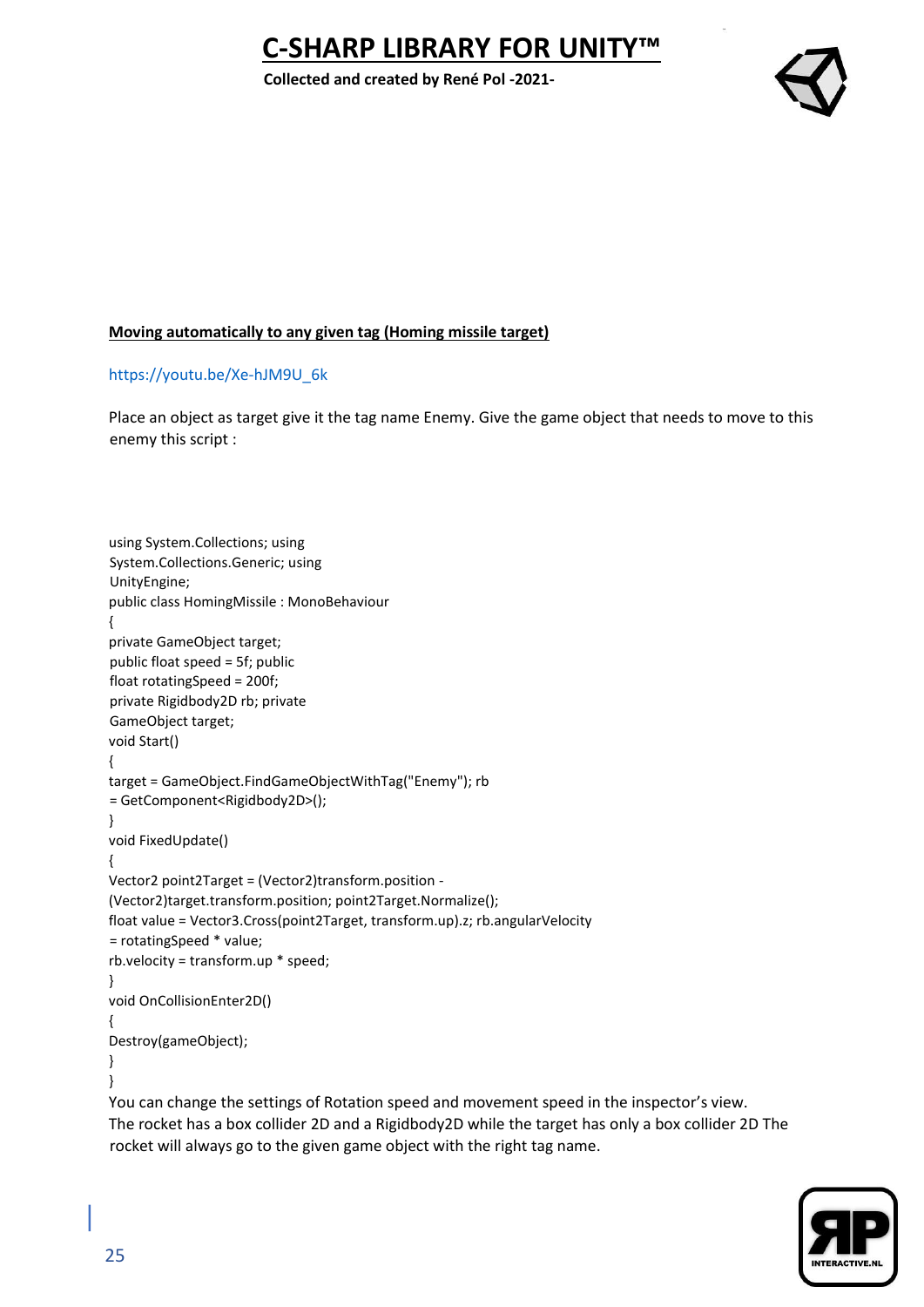**Collected and created by René Pol -2021-**



#### **Moving automatically to any given Vector2**

#### <https://youtu.be/9oVybaehlr0>

Place an object where the game object with this script should move to and take its position on the x and y -axis. Give the game object that needs to move to this point this script:

```
using System.Collections; using 
System.Collections.Generic; using 
UnityEngine; 
public class MoveToTarget : MonoBehaviour 
{ 
public Vector2 TargetLocation; public 
bool AbleToMove = false; public float 
Speed = 2f; 
public float Release = 3f; 
IEnumerator Moving() 
{ 
yield return new WaitForSeconds(Release); 
AbleToMove = true; 
} 
void Start() 
{ 
StartCoroutine(Moving()); 
} 
void Update() 
{ 
if(AbleToMove == true) 
{ 
transform.position = Vector2.MoveTowards(transform.position, TargetLocation,Speed*Time.deltaTime); if 
(transform.position.x == TargetLocation.x && transform.position.y == TargetLocation.y) 
{ 
Destroy(this.gameObject); 
} 
} 
} 
}
```
Set the target location in the inspector's view and set the moving speed to your likings.

#### **Moving Platforms Horizontal and Vertical 2D**

#### <https://youtu.be/8X3FAd5i-i8>

Place 2 platform game objects and give them this script:

using System.Collections; using System.Collections.Generic; using UnityEngine; public class MovingPlatform : MonoBehaviour

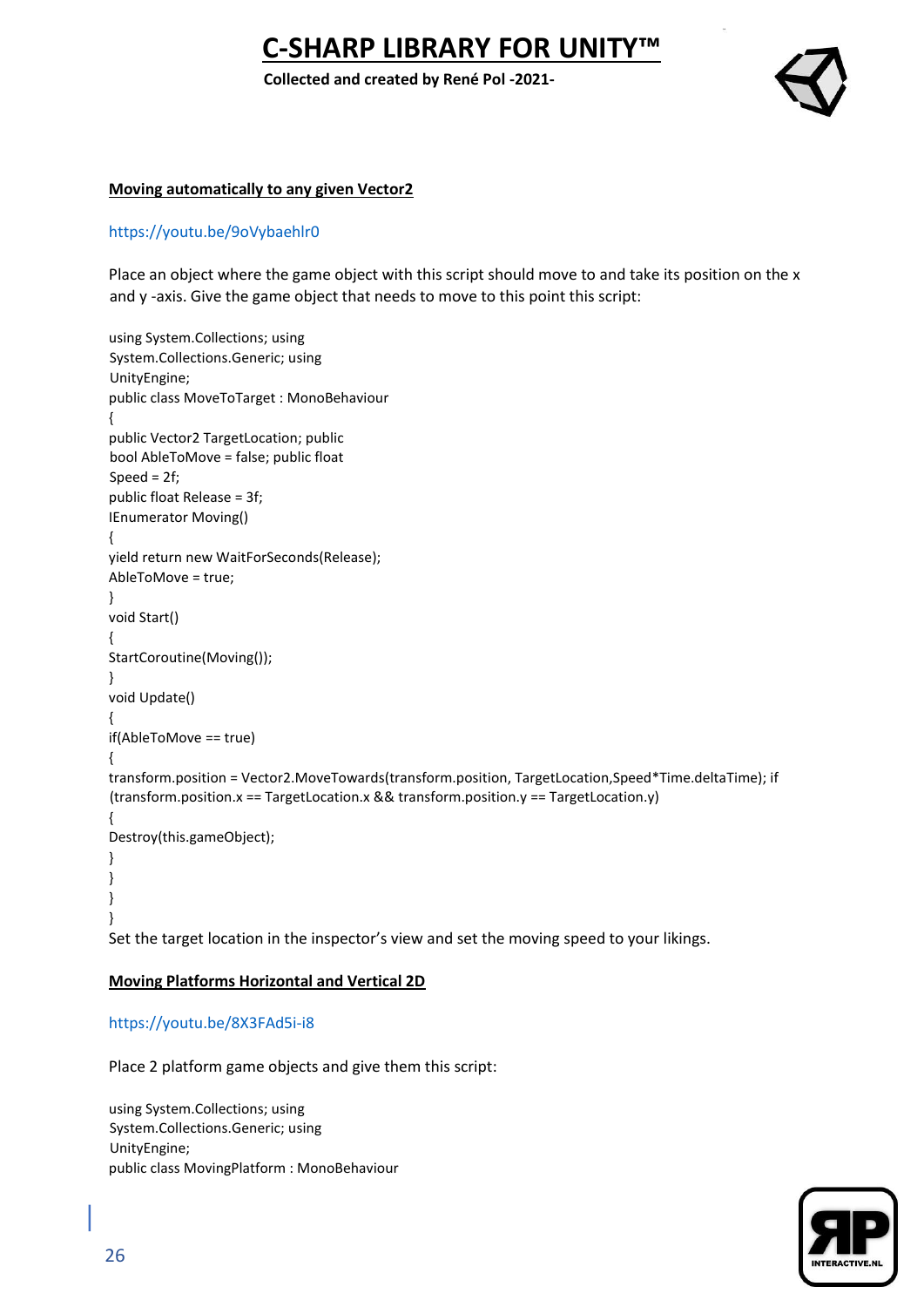**Collected and created by René Pol -2021-**



{

```
public int PlatformType; 
public bool UpDown = true; 
public bool LeftRight = true; 
public float SpeedUpDown; 
public float SpeedLeftRight; 
public float up; public float 
down; public float left; 
public float right; private 
Vector3 StartPos; 
void Start() 
{ 
StartPos = transform.position; 
} 
void Update() 
{ 
if (PlatformType == 2 && transform.position.x < StartPos.x + right && LeftRight == true) 
{ 
transform.Translate(Vector2.right * SpeedLeftRight * Time.deltaTime); if 
(transform.position.x > StartPos.x + right) 
LeftRight = false; 
} 
if (PlatformType == 2 && transform.position.x > StartPos.x - left && LeftRight == false) 
{ 
transform.Translate(Vector2.left * SpeedLeftRight * Time.deltaTime); if 
(transform.position.x < StartPos.x - left) 
LeftRight = true; 
} 
if (PlatformType == 1 && transform.position.y > StartPos.y - down && UpDown == false) 
{ 
RP-Interactive.nl pag. 2 
transform.Translate(Vector2.down * SpeedUpDown * Time.deltaTime); if 
(transform.position.y < StartPos.y - down) 
UpDown = true; 
} 
if (PlatformType == 1 && transform.position.y < StartPos.y+up && UpDown == true) 
{ 
transform.Translate(Vector2.up * SpeedUpDown * Time.deltaTime); 
if (transform.position.y > StartPos.y + up) 
UpDown = false; 
} 
} 
}
```
Settings can be changed in the Inspector's view. Platform type 1 is for a up and down going platform. Platform type 2 is for going left and right platform. Set their speed and how far in distance the platform should move before it will reverse its movement.

#### **Orbit a gameObject around another gameObject 2D.**

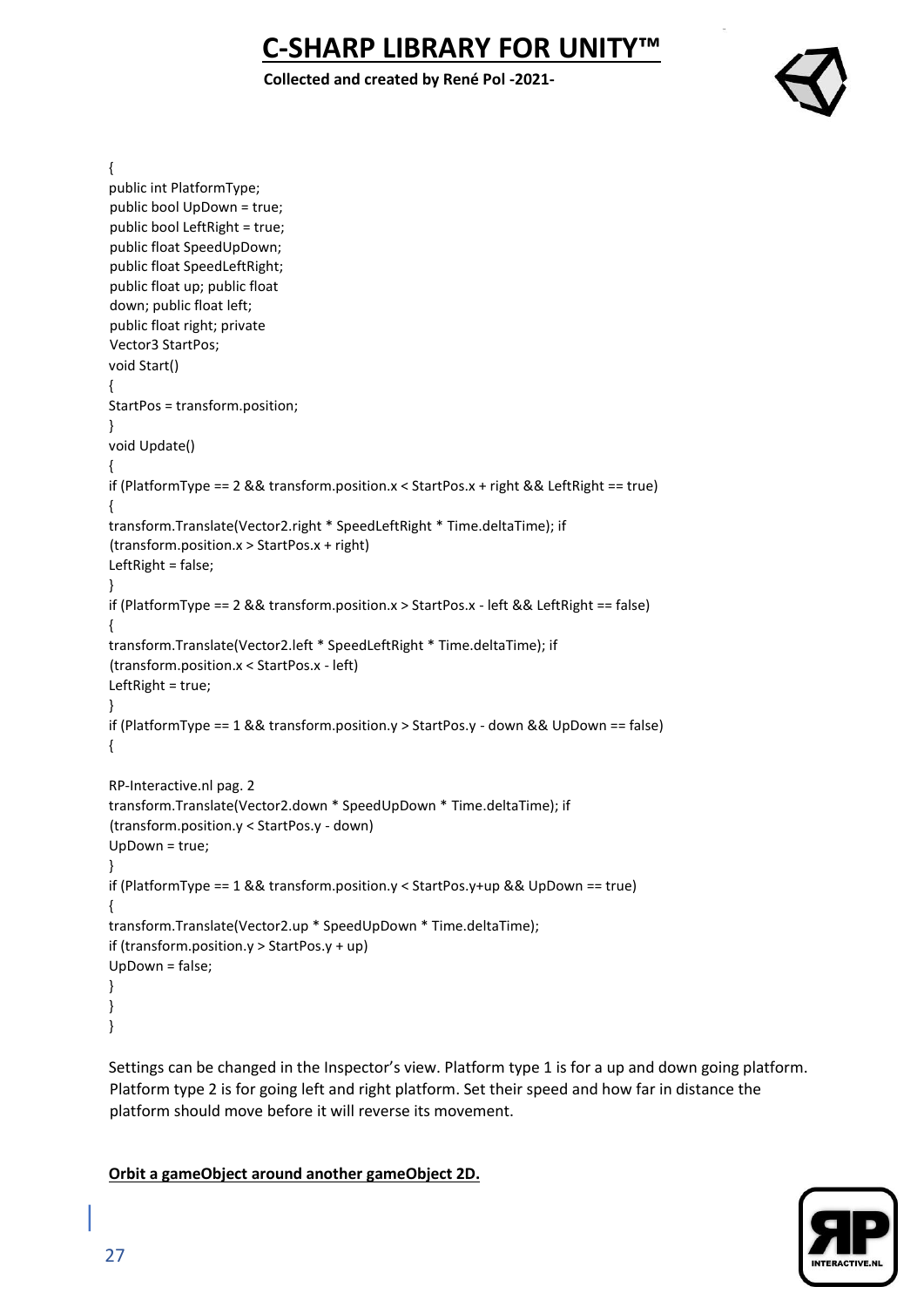**Collected and created by René Pol -2021-**



#### <https://youtu.be/BtYXIt8NIUE>

You give the objects that needs to orbit this script. As soon as it appears it will look for the game Object with the tag Player and it will use that as the center point. It will stay with this gameObject wherever it goes until you turn it off.

```
using System.Collections; using 
System.Collections.Generic; using 
UnityEngine; 
public class Bonusspinner : MonoBehaviour 
{ 
public float xSpread; public float 
ySpread; private GameObject 
centerPoint; public float 
rotSpeed; public bool 
rotateClockWise; 
float timer = 0; 
private void Start() 
{ 
centerPoint = GameObject.FindWithTag("Player"); 
} 
private void Update() 
{ 
timer += Time.deltaTime * rotSpeed; 
Rotate(); 
} 
void Rotate() 
{ 
if (rotateClockWise) 
{ 
float x = -Mathf.Cos(timer) * xSpread; float 
z = Mathf.Sin(timer) * ySpread; Vector3 
pos = new Vector3(x, z, 0f); 
transform.position = pos + centerPoint.transform.position; 
} 
else 
{ 
float x = Mathf.Cos(timer) * xSpread; float 
z = Mathf.Sin(timer) * ySpread; Vector3 
pos = new Vector3(x, z, 0f); 
transform.position = pos + centerPoint.transform.position; 
} 
} 
}
```
In the inspector's view you can set the size of the radius (X and Y axis) as well as the rotation speed. This way you can make it fit the style of your game. You can choose the rotation direction as well.

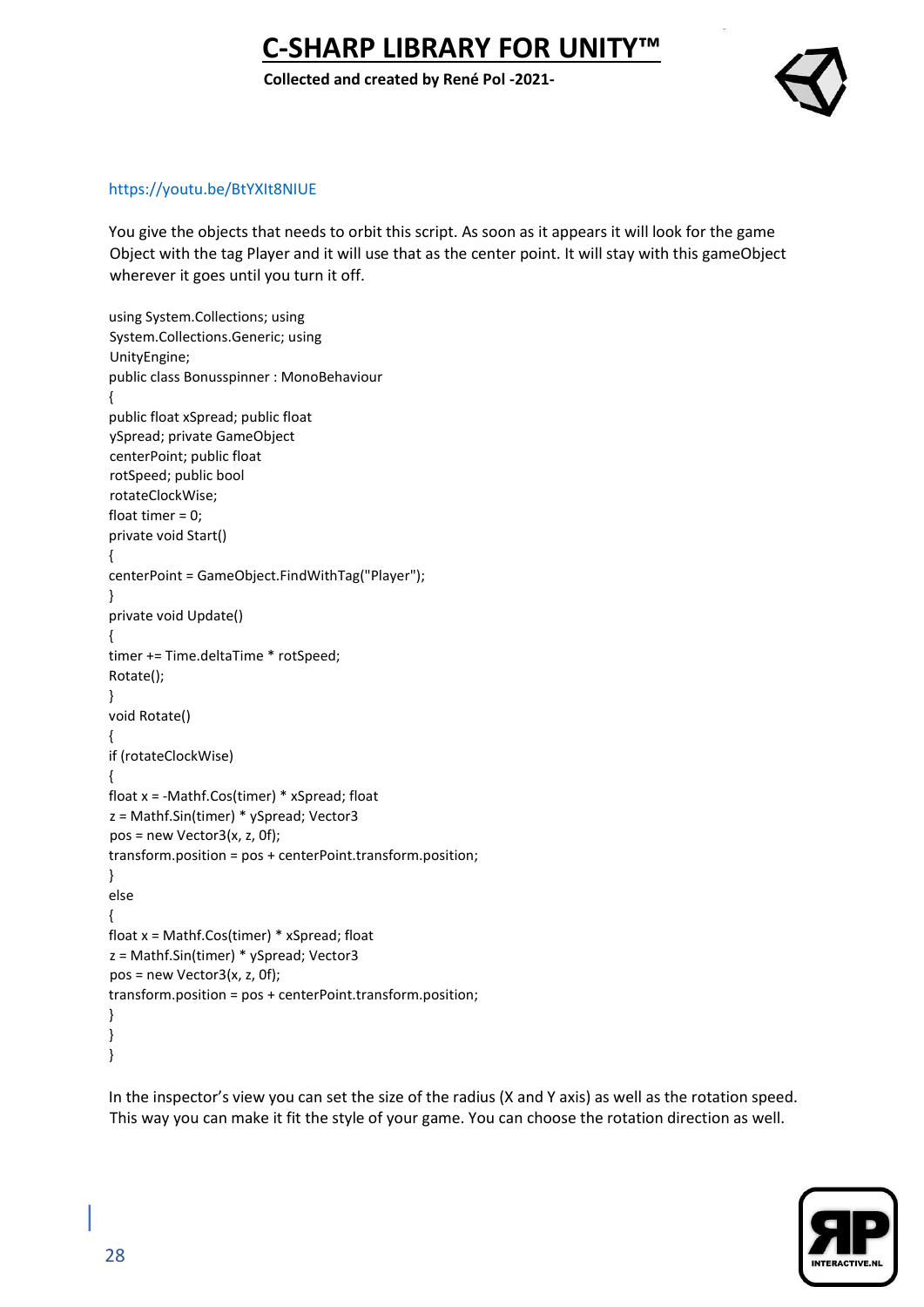**Collected and created by René Pol -2021-**



#### **Rolling dice using Images and sound 2D**

#### <https://youtu.be/wZqCQgexdPE>

Place the basic image for the dice. Give the game Object this script:

using System.Collections; using System.Collections.Generic; using UnityEngine; public class DiceRoll : MonoBehaviour { public Sprite DiceCover, Side1, Side2, Side3, Side4, Side5, Side6; public int ShowDiceSide = 0; public float RollingTime = 5f; public bool RunTimer = false; public AudioClip Ding; public AudioClip Diceoutcome; IEnumerator RollDice() { while (RollingTime > 0 && RunTimer == true) { ShowDiceSide = Random.Range(1, 7); AudioSource.PlayClipAtPoint(Ding, new Vector3(0, 0, -10)); yield return new WaitForSeconds(0.2f); ShowDiceSide = Random.Range(1, 7); AudioSource.PlayClipAtPoint(Ding, new Vector3(0, 0, -10)); yield return new WaitForSeconds(0.2f); ShowDiceSide = Random.Range(1, 7); AudioSource.PlayClipAtPoint(Ding, new Vector3(0, 0, -10)); yield return new WaitForSeconds(0.2f); ShowDiceSide = Random.Range(1, 7); AudioSource.PlayClipAtPoint(Ding, new Vector3(0, 0, -10)); yield return new WaitForSeconds(0.2f); ShowDiceSide = Random.Range(1, 7); AudioSource.PlayClipAtPoint(Ding, new Vector3(0, 0, -10)); yield return new WaitForSeconds(0.2f); ShowDiceSide = Random.Range(1, 7); AudioSource.PlayClipAtPoint(Ding, new Vector3(0, 0, -10)); yield return new WaitForSeconds(0.2f); ShowDiceSide = Random.Range(1, 7); AudioSource.PlayClipAtPoint(Ding, new Vector3(0, 0, -10)); yield return new WaitForSeconds(0.2f); } } void Update() { if (Input.GetKeyDown(KeyCode.Space) && RunTimer == false) { RunTimer = true; StartCoroutine(RollDice()); }

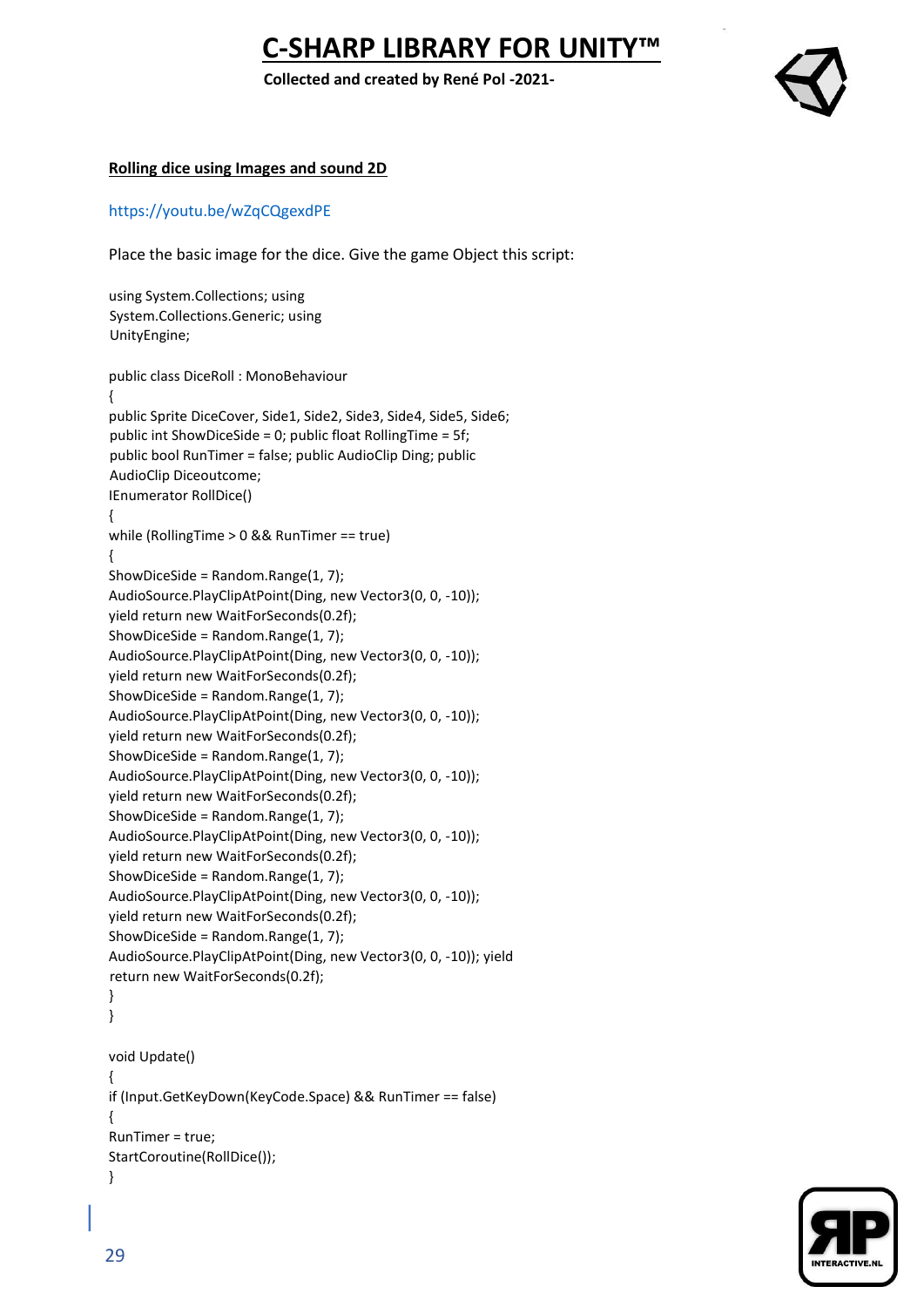### **Collected and created by René Pol -2021-**



```
if(RunTimer == true) 
{ 
RollingTime-= Time.deltaTime; 
if(RollingTime < 1) 
{ 
AudioSource.PlayClipAtPoint(Diceoutcome, new Vector3(0, 0, -10)); 
StopCoroutine(RollDice()); 
RunTimer = false; 
RollingTime = 5; 
} 
} 
if(ShowDiceSide == 0) 
{ 
this.GetComponent<SpriteRenderer>().sprite = DiceCover; 
} 
if (ShowDiceSide == 1) 
{ 
this.GetComponent<SpriteRenderer>().sprite = Side1; 
} 
if (ShowDiceSide == 2) 
{ 
this.GetComponent<SpriteRenderer>().sprite = Side2; 
} 
if (ShowDiceSide == 3) 
{ 
this.GetComponent<SpriteRenderer>().sprite = Side3; 
} 
if (ShowDiceSide == 4) 
{ 
this.GetComponent<SpriteRenderer>().sprite = Side4; 
} 
if (ShowDiceSide == 5) 
{ 
this.GetComponent<SpriteRenderer>().sprite = Side5; 
} 
if (ShowDiceSide == 6) 
{ 
this.GetComponent<SpriteRenderer>().sprite = Side6; 
} 
} 
}
```
Drag the images and sounds you use to the inspectors view. Change the roll time to your own likings. The roll is activated by the press of a key (Spacebar). You can use the click of a mouse or touch if you want.

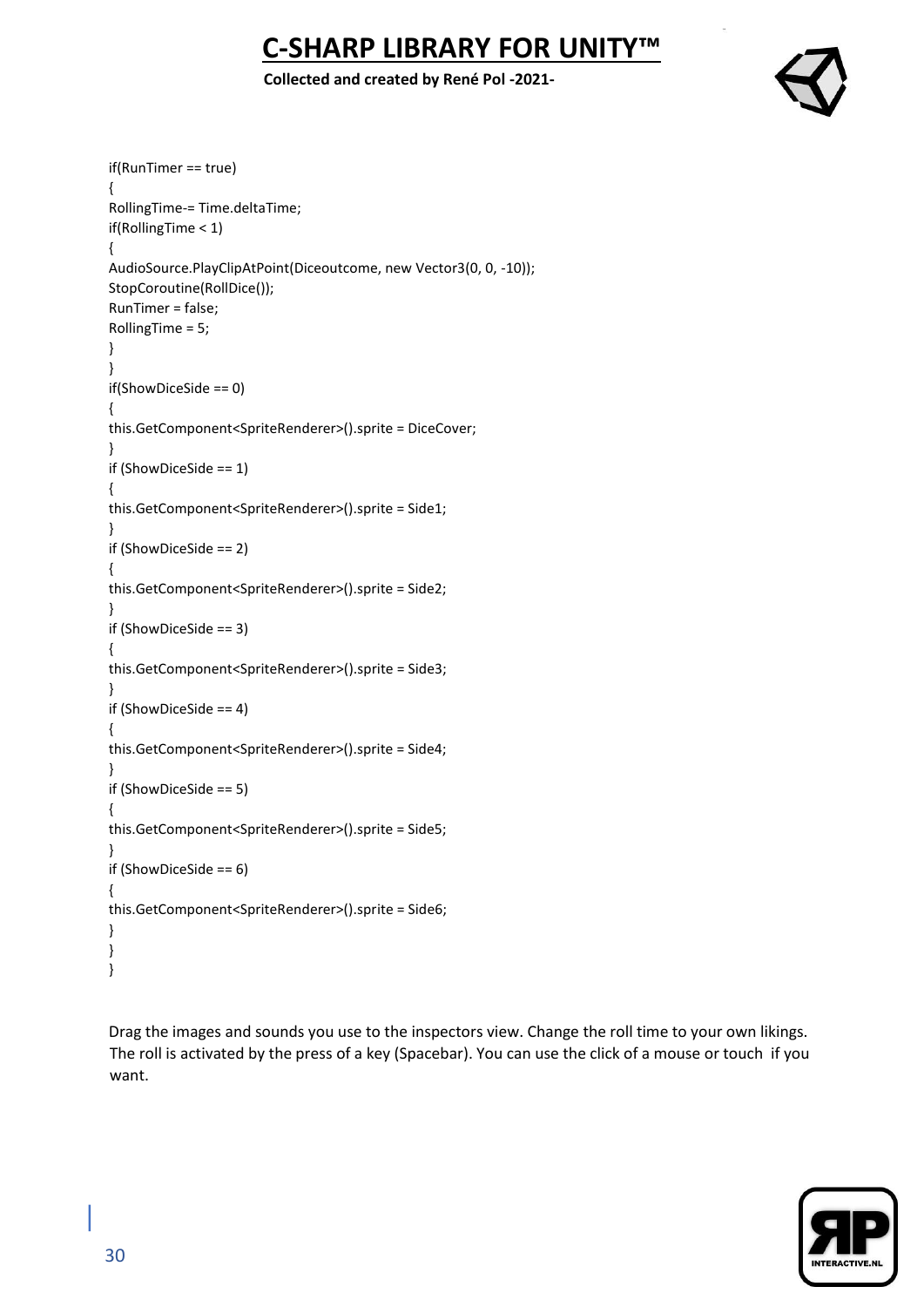**Collected and created by René Pol -2021-**



### **Rotating a Character in the Direction of Movement 3D**

<https://youtu.be/mztheOfd9YU>

Place a character and give it this script.

using System.Collections; using System.Collections.Generic; using UnityEngine;

public class Movement : MonoBehaviour {

public float Speed = 4f; public float rotationSpeed;

#### void Update()

```
{ 
float xDirection = Input.GetAxis("Horizontal"); float
zDirection = Input.GetAxis("Vertical"); 
Vector3 moveDirection = new Vector3(xDirection, 0.0f, zDirection); 
moveDirection.Normalize(); 
transform.Translate(moveDirection *Speed*Time.deltaTime,Space.World); 
if(moveDirection !=Vector3.zero) 
{ 
/// Quaternion toRotation = Quaternion.LookRotation(moveDirection, Vector3.up);
/// transform.rotation = Quaternion.RotateTowards(transform.rotation, toRotation, rotationSpeed 
*Time.deltaTime);
transform.forward = moveDirection; 
} 
} 
}
```
If you want the character to vissually rotate just delete the transform.forward line and uncomment the 2 green lines. Set rotationSpeed to 700 in the inspector's view to test.

#### **Rotating gameObjects with mouse 3D**

<https://youtu.be/IFwpbCTzjEA>

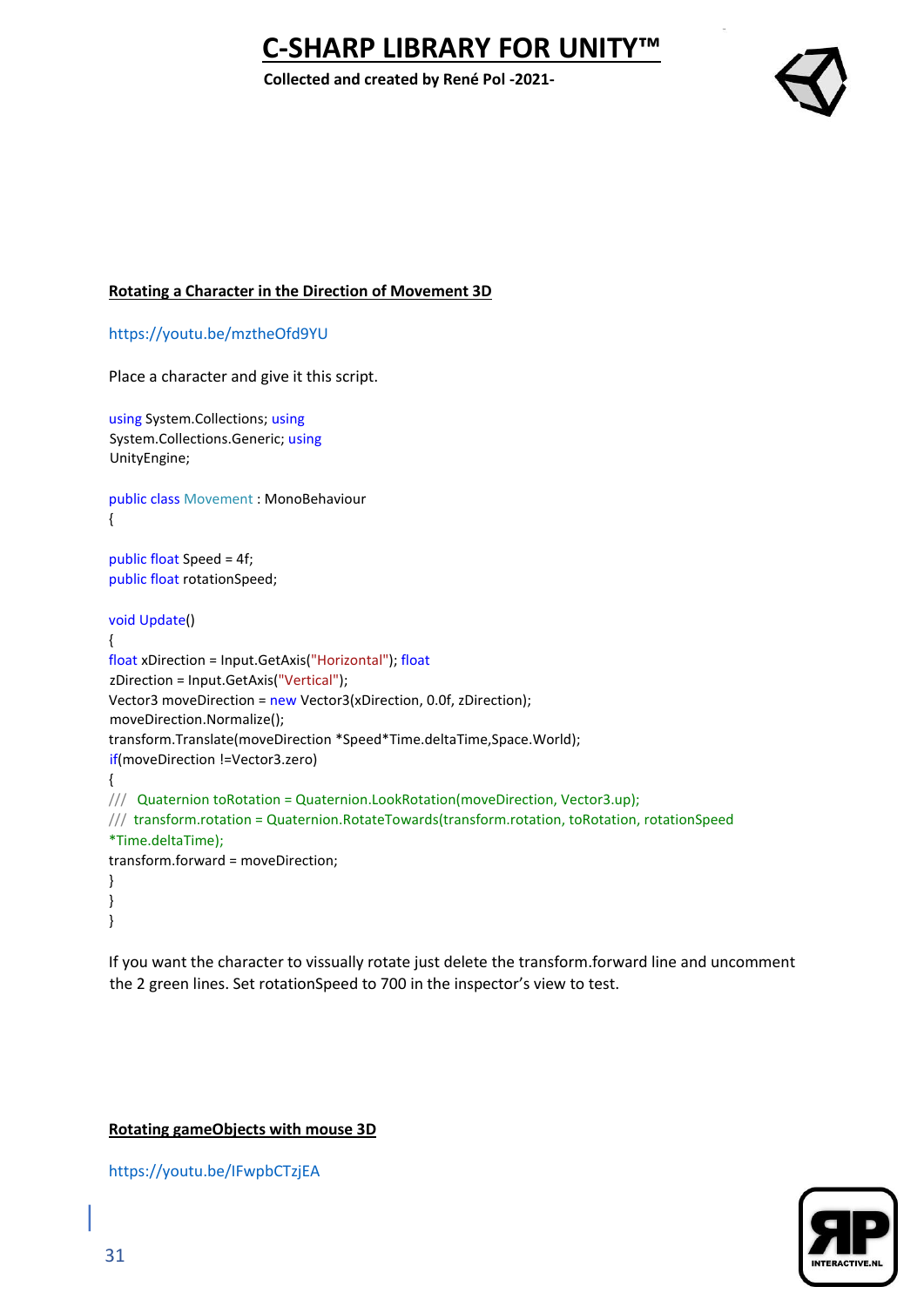**Collected and created by René Pol -2021-**



Create a 3D cube and give it this script. When you click with the mouse on the cube you can make it rotate left right up and down. Place it at the center of a child object and make the cube invisible. Now you can rotate any model that has the cube as parent.

using System.Collections; using System.Collections.Generic; using UnityEngine; public class Viewmodel : MonoBehaviour { Vector3 mPrevPos = Vector3.zero; Vector3 mPosDelta = Vector3.zero; void Update() { if(Input.GetMouseButton(0)) { mPosDelta = Input.mousePosition - mPrevPos; transform.Rotate(transform.up, Vector3.Dot(mPosDelta,Camera.main.transform.right), Space.World); transform.Rotate(Camera.main.transform.right,Vector3.Dot(mPosDelta,Camera.main.tra nsform.up), Space.World); } mPrevPos = Input.mousePosition; } }

## **Rotating smoothly between 2 given angles 2D/3D**

## <https://youtu.be/tBFUr3DumYs>

You can use any axis you want so it can be use for 2D and 3D Projects. The game object will rotate between the 2 given angles on the press of the space bar. Set speed in the Inspector's view.

```
using System.Collections; using
System.Collections.Generic; using
UnityEngine;
```

```
public class OpenClosePanel : MonoBehaviour 
{
```

```
Quaternion targetAngle_90 = Quaternion.Euler(90, 0, 0); 
Quaternion targetAngle_0 = Quaternion.Euler(0, 0, 0); public
Quaternion currentAngle; 
public float Speed;
```

```
void Start() 
{currentAngle = targetAngle_0; 
}
```

```
void Update() 
{
```
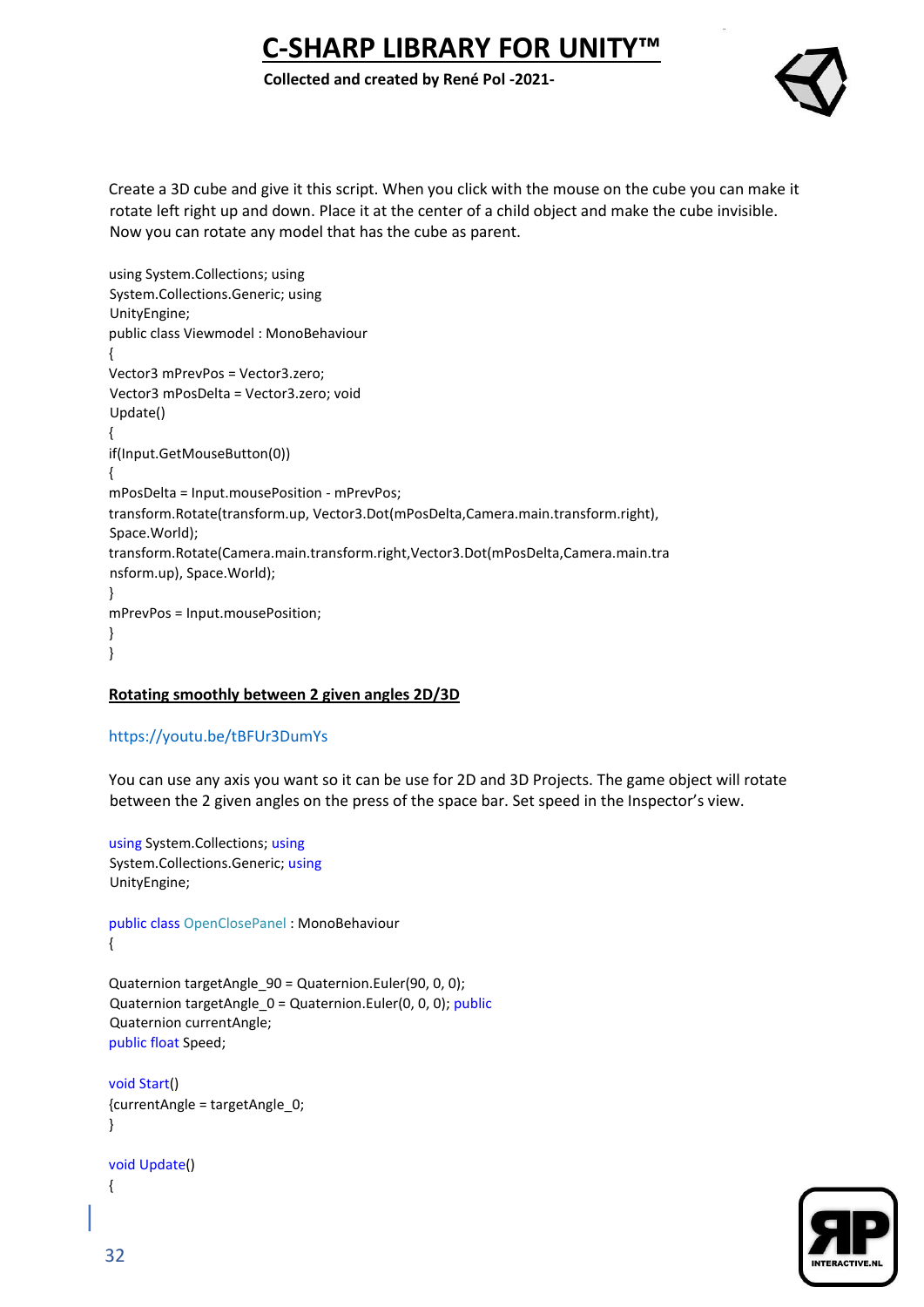**Collected and created by René Pol -2021-**

```
if (Input.GetKeyDown(KeyCode.Space)) 
{ 
ChangeCurrentAngle(); 
} 
} 
this.transform.rotation = Quaternion.Slerp(this.transform.rotation, currentAngle, Speed*Time.deltaTime); 
} 
void ChangeCurrentAngle() 
{ 
if (currentAngle.eulerAngles.x == targetAngle 0.eulerAngles.x)
{ 
currentAngle = targetAngle_90; 
} 
else
{ 
currentAngle = targetAngle_0; 
} 
} 
}
```
## **Set gameObject as Child and use a tag to set the parent gameObject**

## <https://www.youtube.com/watch?v=8BwqCL4HUDI>

In the example you can see how this script is used in a break out kind of style. At start the ball will find the bat and attaches itself to it. On space it will release itself while R will attach it againg. Make sure the object it needs to attach to has a tag called Bat.

```
using System.Collections; using 
System.Collections.Generic; using 
UnityEngine; 
public class FindParent : MonoBehaviour 
{ 
private GameObject Bat; 
void Start() 
{ 
Bat = GameObject.FindGameObjectWithTag("Bat"); transform.position 
= new Vector3(Bat.transform.position.x, 
Bat.transform.position.y+0.7f, Bat.transform.position.z); 
transform.SetParent(Bat.transform); 
}
```
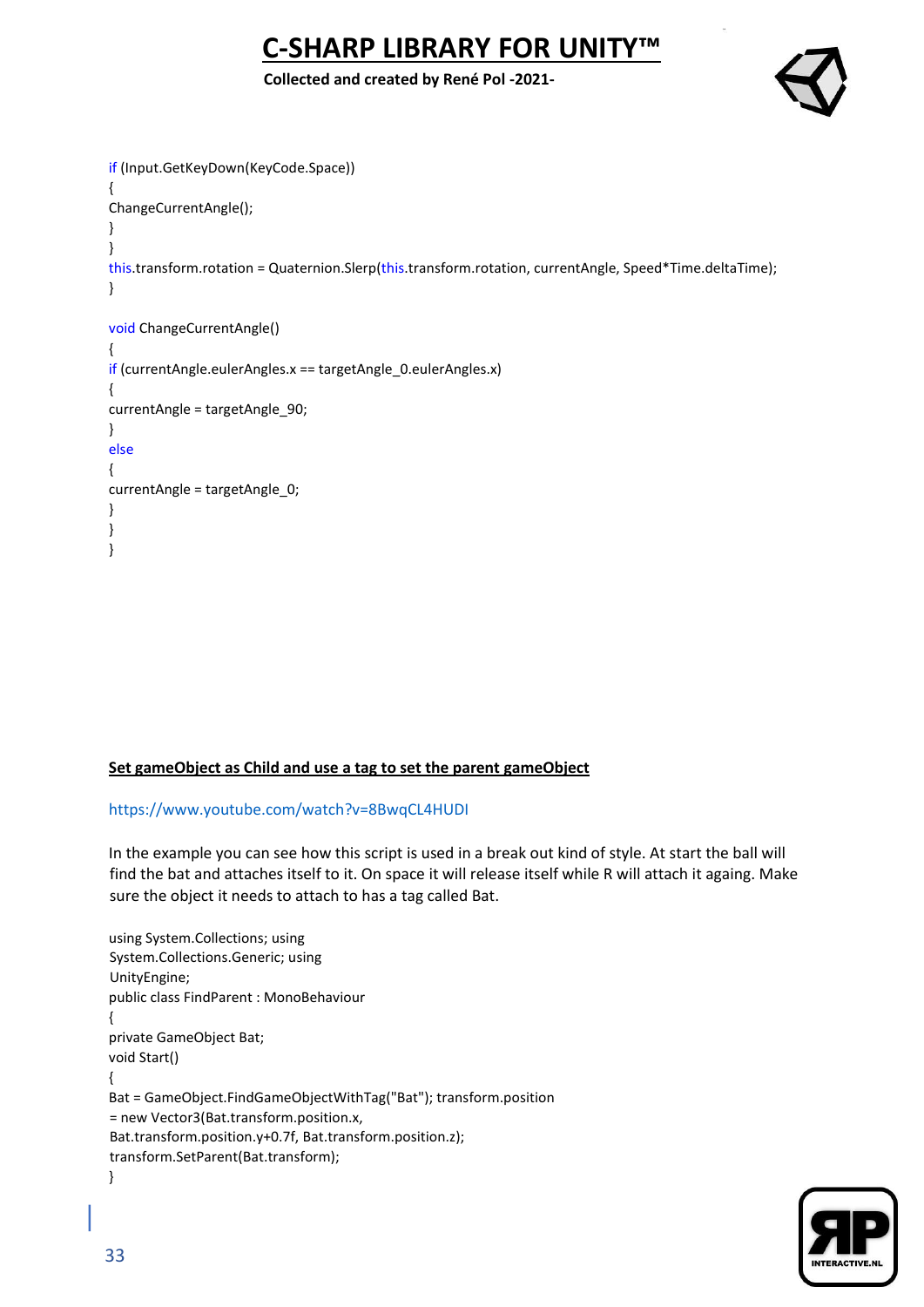**Collected and created by René Pol -2021-**



```
void Update() 
{ 
if(Input.GetKeyDown(KeyCode.Space)) 
{ 
transform.SetParent(null); 
} 
if (Input.GetKeyDown(KeyCode.R)) 
{ 
Bat = GameObject.FindGameObjectWithTag("Bat"); transform.position 
= new Vector3(Bat.transform.position.x, Bat.transform.position.y + 
0.7f, Bat.transform.position.z); transform.SetParent(Bat.transform); 
} 
} 
}
```
You can use this script anyway you like it by changing the parent and its tag or create an automatic attaching on impact (Collision or trigger).

## **Shuffle an array filled with gameObjects**

#### <https://youtu.be/-DCqdsxdigA>

As example an array with 20 GameObject is used.

```
using System.Collections; using 
System.Collections.Generic; using 
UnityEngine; 
public class ShuffleArray : MonoBehaviour 
{ 
public GameObject [] MCards = new GameObject[20]; void 
reshuffle(GameObject[] MCards) 
{ 
for (int t = 0; t < MCards.Length; t++)
{ 
GameObject tmp = MCards[t]; int r = 
Random.Range(t, MCards.Length); 
MCards[t] = MCards[r]; 
MCards[r] = tmp; 
}
```
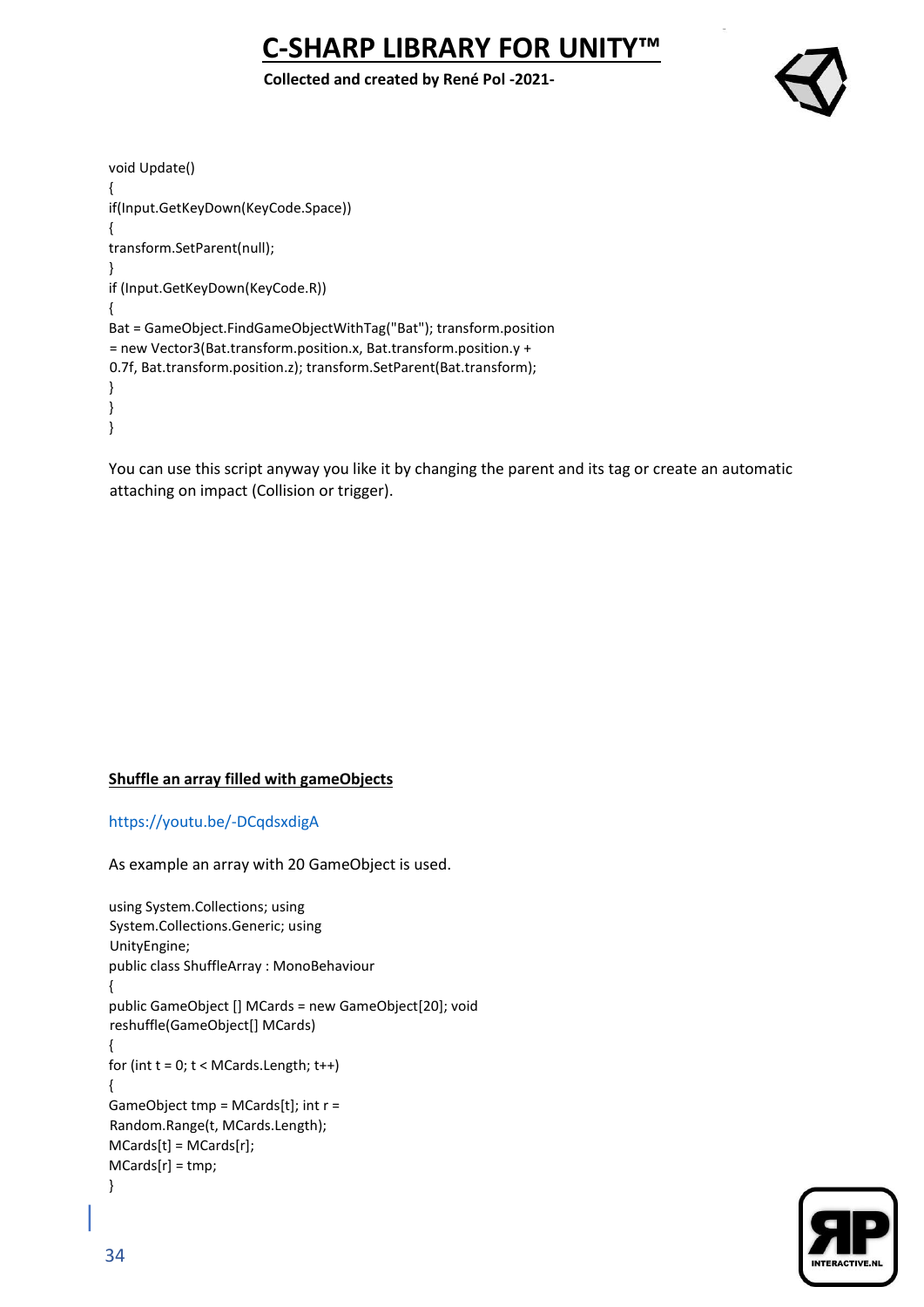**Collected and created by René Pol -2021-**



}

Every time you need the array to be shuffled call the reshuffle function with : reshuffle (MCards); This script is easy to use for memory and or card games.

### **Spawn objects random without overlapping**

#### <https://youtu.be/OQrdzWt-gxE>

First we create an empty game Object we call ObjectSpawner and give it this script :

```
using System.Collections; using 
System.Collections.Generic; using 
UnityEngine; 
public class StarSpawner : MonoBehaviour 
{ 
public GameObject spawnPrefab; 
public float CountD; 
void Update() 
{ 
CountD -= Time.deltaTime; 
if (CountD \le 0)
{ 
SpawnRandomSpot(); 
CountD = 2f; 
} 
}
```

```
public void SpawnRandomSpot() 
{ 
int ranX = Random.Range(-8, 8); int 
ranY = Random.Range(-6, 6); 
Vector3 randomPosition = new Vector3(ranX, ranY, 0f); 
Instantiate(spawnPrefab, randomPosition, Quaternion.identity); 
} 
}
```
You can set the spawn time in the inspector's view as well as the game Object it needs to spawn. Get the coordinates for the X and Y limits from the inspector's view. In order to let the spawned Objects not overlap we need these objects to have this script:

using System.Collections; using System.Collections.Generic; using UnityEngine;

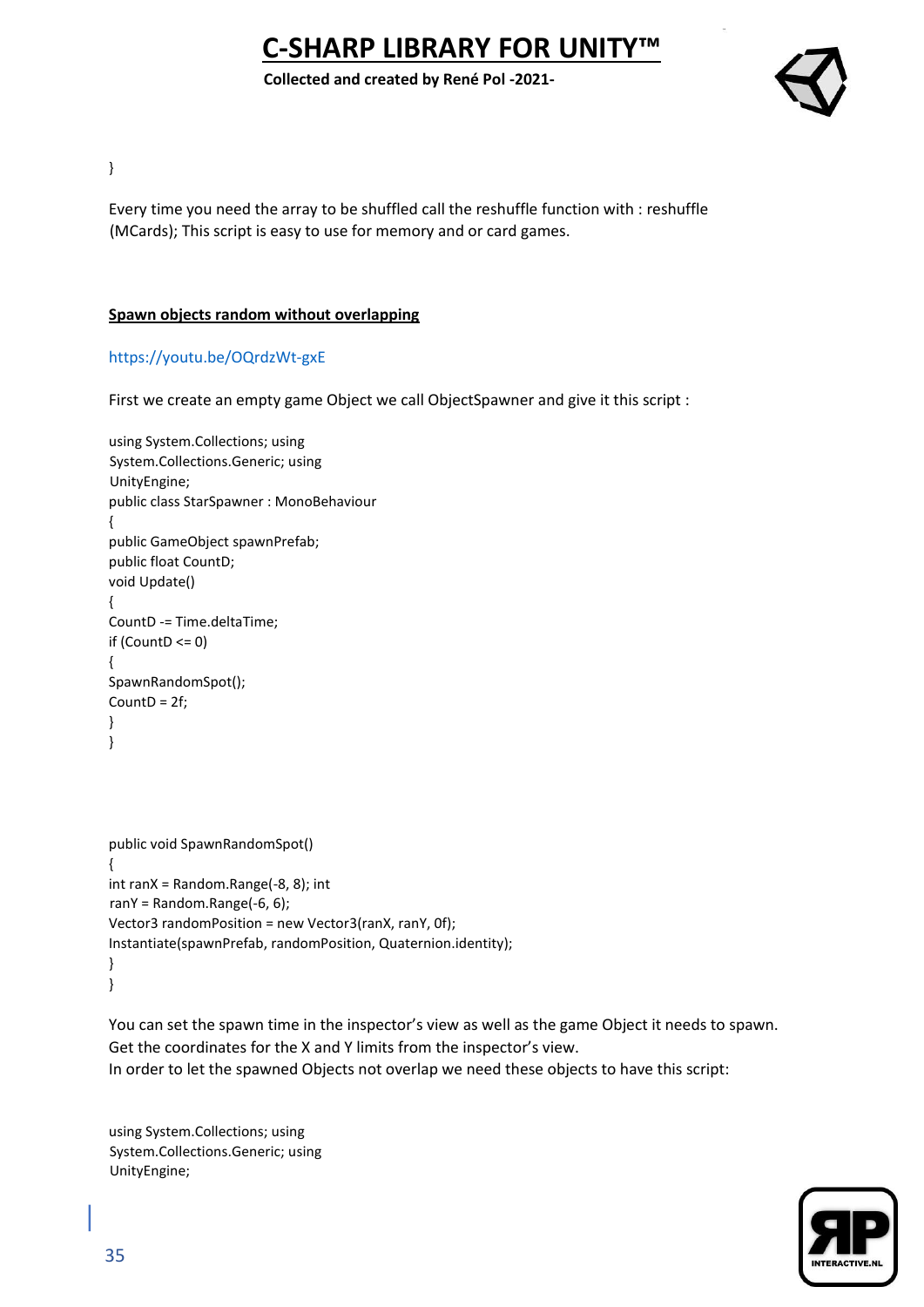## **Collected and created by René Pol -2021-**



```
public class Star : MonoBehaviour 
{ 
public float scanRadius = 3f; 
public LayerMask filterMask; 
private StarSpawner SP; private 
Collider2D checkCollider; 
void Awake() 
{ 
SP = FindObjectOfType<StarSpawner>(); 
} 
void Update() 
{ 
checkCollider = Physics2D.OverlapCircle(transform.position, scanRadius, filterMask); 
if (checkCollider != null && checkCollider.transform != transform) 
{ 
Destroy(checkCollider.gameObject); 
SP.CountD = 0; 
} 
} 
protected void OnDrawGizmos() 
{ 
Gizmos.color = Color.red; 
Gizmos.DrawWireSphere(transform.position, scanRadius); 
} 
}
```
Create a LayerMask and select it in this gameObject. You can set the overlap radius in the Inspector's view. When it overlaps it gets removed and the timer is set to 0 so a new object is created at another spot immediately. You can name it what you want and use any object you need to be spawned.

## **Super Mario like movement with double jumping and flipping the gameObject 2D**

## <https://youtu.be/YLfQfCAQu9E>

This movement script will give you an excellent start to create your own 2D platformer game. Give your character a Rigidbody2D and a Box collider 2D. Give the game Object this script:

using System.Collections; using System.Collections.Generic; using UnityEngine; public class MarioMovement : MonoBehaviour { public float moveSpeed; public bool FacingRight = true; public float JumpForce; public bool OnGround; public Transform groundCheck; public LayerMask groundlayer; public

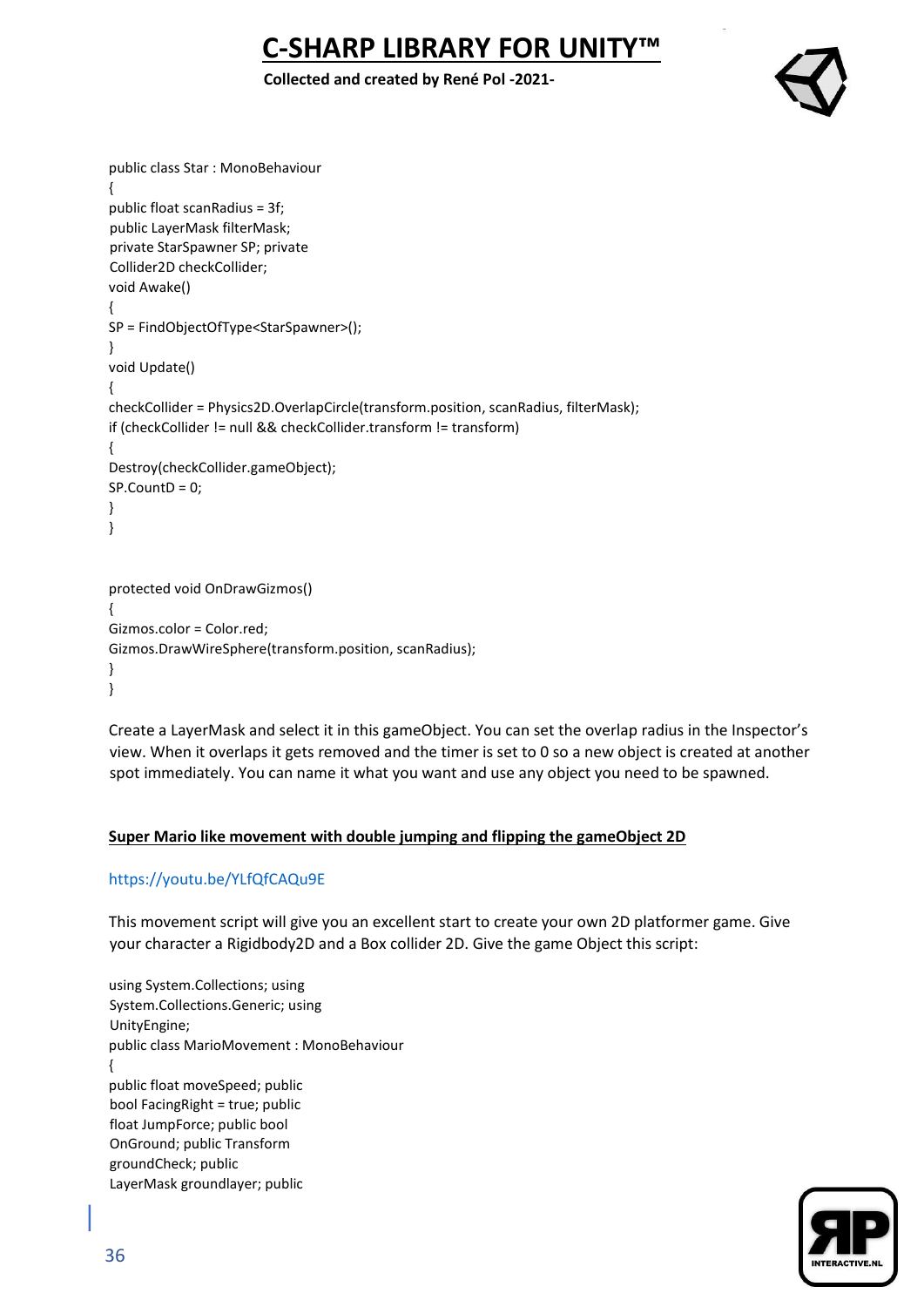**Collected and created by René Pol -2021-**



```
bool DoubleJump; private float 
xInput, yInput; Rigidbody2D rb; 
Vector3 characterScale; float 
characterScaleX; 
void Start() 
{ 
rb = GetComponent<Rigidbody2D>(); characterScale 
= transform.localScale; 
characterScaleX = characterScale.x; 
} 
void FixedUpdate() 
{ 
if (xInput > 0)
{ 
FacingRight = true; 
} 
if (xInput < 0) 
{ 
FacingRight = false; 
} 
xInput = Input.GetAxisRaw("Horizontal"); //xInput 
= Input.GetAxis("Horizontal");// 
transform.Translate(xInput * moveSpeed, 0, 0); 
PlatformMovement(); 
transform.localScale = characterScale; 
OnGround = Physics2D.OverlapCircle(groundCheck.position, 0.2f, groundlayer); 
} 
void Update() 
{ 
if (Input.GetKeyDown(KeyCode.Space)) 
{ 
if (OnGround == true) 
{ 
Jumping(); 
DoubleJump = true; 
} 
else if(DoubleJump) 
{ 
JumpForce = JumpForce / 1.5f; 
Jumping(); 
DoubleJump = false; 
JumpForce = JumpForce * 1.5f; 
} 
} 
} 
void Jumping() 
{ 
rb.velocity = Vector2.up * JumpForce; 
}
```
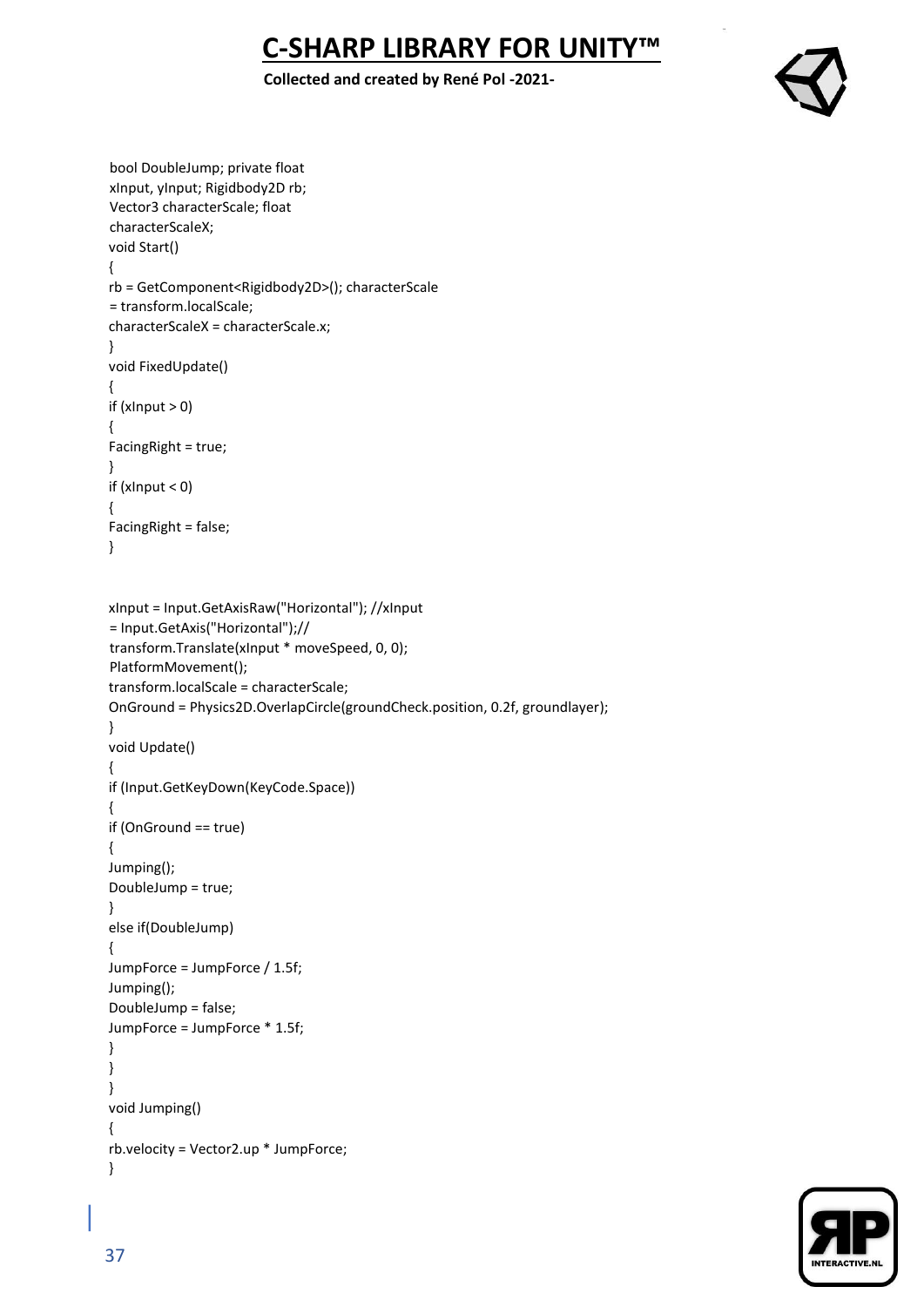**Collected and created by René Pol -2021-**



```
void PlatformMovement() 
{ 
if (FacingRight == true) 
{ 
characterScale.x = characterScaleX; 
} 
if (FacingRight == false) 
{ 
characterScale.x = -characterScaleX; 
} 
rb.velocity = new Vector2(moveSpeed * xInput, rb.velocity.y); 
} 
}
```
When you're not using Raw in the input line the movement gets a more sliding look to it. When raw is

used stopping movement happens immediately on key release. The second jump is less high then the first by dividing the original jumpforce. After the second jump the jumpforce is restored. Flipping the character uses the localScale. You might have noticed people use FlipX in the script however when your character has a child object, this child object will not flip with. So using localScale is better. The bool FacingRight determines when the gameObject should be flipped.

## **Top view movement 2D Vehicle with engine pitching sound**

## <https://youtu.be/OZVwltMWZts>

Give the car a 2DBoxcollider and a Rigidbody2D. Set its gravity to 0. Add an audio source and drag the engine sound to use to the inspector's view. Select the loop box. using System.Collections; using System.Collections.Generic; using UnityEngine;

public class Car5th : MonoBehaviour

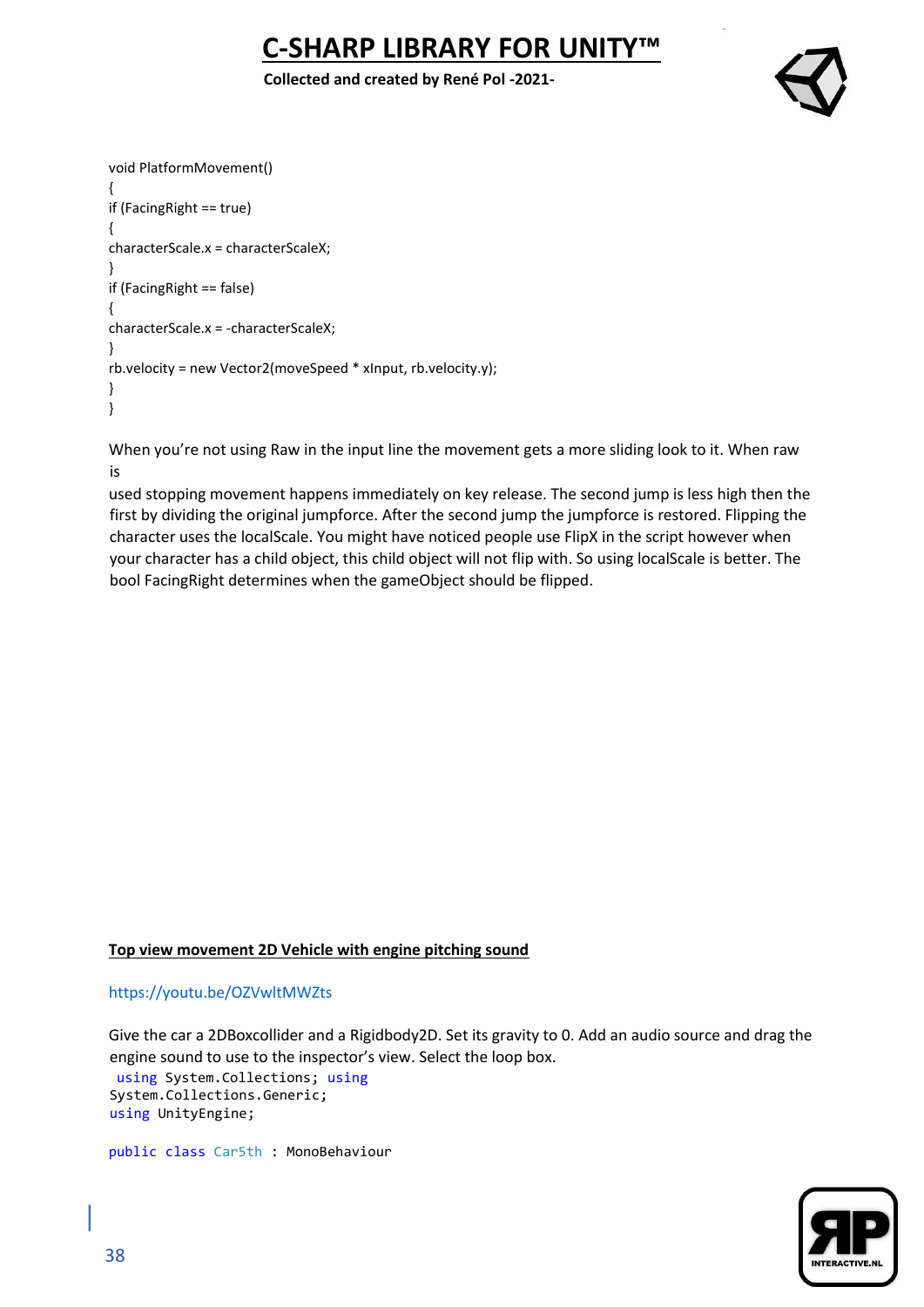**Collected and created by René Pol -2021-**



```
{ public float rotateSpeed = -
130; public float moveSpeed = 5; 
private AudioSource audioSource; 
public int startingPitch = 0; public
int timeToDecrease = 1; private
Rigidbody2D rb; 
private void Awake() 
{ audioSource = 
GetComponent<AudioSource>(); 
} 
void Start() 
\{rb =GetComponent<Rigidbody2D>(); 
audioSource.Play(); 
} 
void Update() 
{ 
if (rb.velocity.magnitude > 0.2)
{ 
rb.angularVelocity = Input.GetAxis("Horizontal") * rotateSpeed; rotateSpeed 
= -130;} else
{ 
if(rb.velocity.magnitude < 0.2) rotated= 0;
} 
rb.velocity = transform.up * Input.GetAxis("Vertical") * moveSpeed; if
(rb.velocity.magnitude >= 0.2 && audioSource.pitch < 5) 
{ 
audioSource.pitch += 8 * Time.deltaTime * startingPitch / timeToDecrease; 
} else
{ 
if (audioSource.pitch > 1) 
{ 
audioSource.pitch -= 10 * Time.deltaTime * startingPitch / timeToDecrease; 
} 
} 
} 
}
```
You can change the moving and rotation speed in the inspector's view as well as the starting pitch and decreasing pitch.

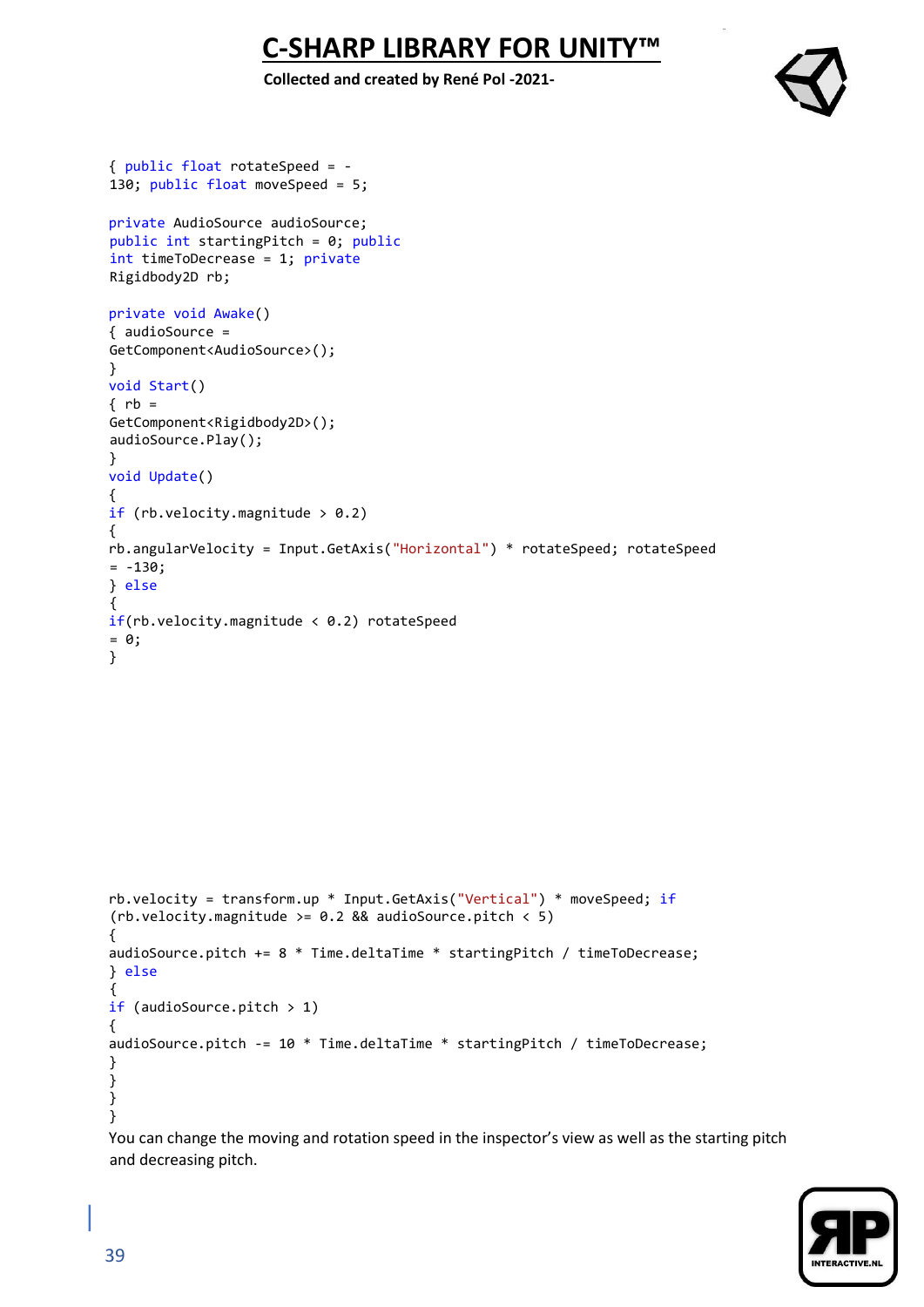**Collected and created by René Pol -2021-**



#### **Top view movement with 8 directions 2D**

<https://youtu.be/2l3YBSvf1qI>

Give the object that needs to walk around this script:

using System.Collections; using System.Collections.Generic; using UnityEngine; public class MovePlayer : MonoBehaviour { public float MovingSpeed; private float Xmove; private float Ymove; void Update() { Xmove = Input.GetAxis("Horizontal"); Ymove = Input.GetAxis("Vertical"); Vector3 moveDir = new Vector3(Xmove, Ymove).normalized; transform.position += moveDir \* MovingSpeed \* Time.deltaTime; } }

You can set the speed of moving in the inspector's view. With the use of normalized, the character will move the same speed diagonal as it does horizontal and vertical. Without it the magnitude will be higher when moving diagonal so the object will move faster. (Moving diagonal uses 2 moves (keys) at same time).

#### **Top view movement with 8 directions using velocity (Rigidbody2D)**

#### <https://youtu.be/yC2KQPMPk-U>

Give the character sprite a Rigidbody2D but set it to Kinematic.

```
using System.Collections; using 
System.Collections.Generic; using 
UnityEngine; 
public class PlayerControler : MonoBehaviour 
{ 
public float Speed; private 
Vector2 moveVelocity; private 
Rigidbody2D rb; 
void Start() 
{ 
rb = GetComponent<Rigidbody2D>(); 
} 
void Update() 
{
```
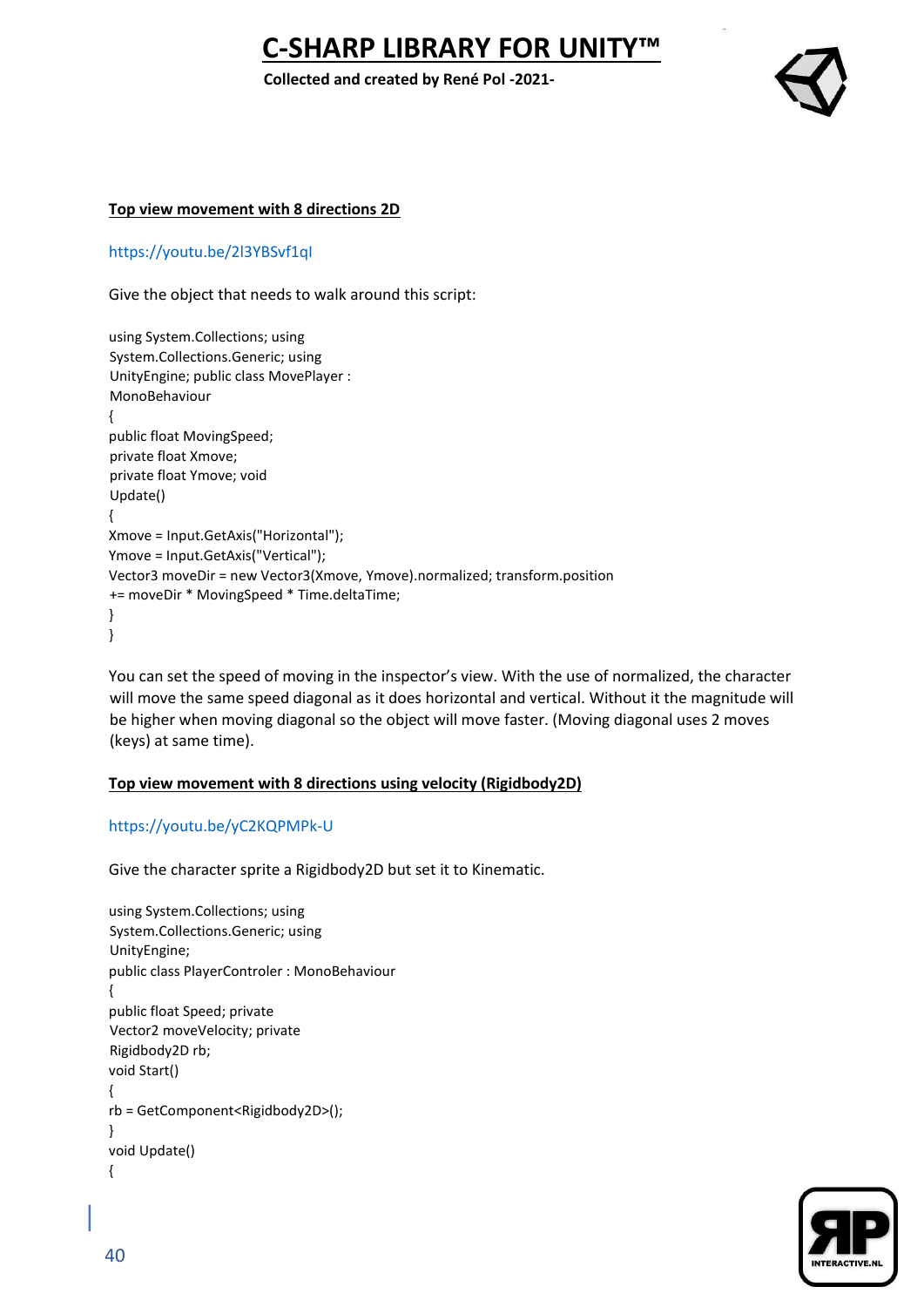### **Collected and created by René Pol -2021-**



```
Vector2 moveInput = new Vector2(Input.GetAxis("Horizontal"), 
Input.GetAxis("Vertical")); 
moveVelocity = moveInput.normalized * Speed; 
} 
void FixedUpdate() 
{ 
rb.MovePosition(rb.position + moveVelocity * Time.fixedDeltaTime); 
} 
}
```
This script will give your character smooth movement. Normalized is used so the speed will not be faster when moving diagonal.

When you want a more direct movement (No key's pressed is a direct stop instead of slowing down first) all you need to do is add the word Raw to the GetAxis lines.

Vector2 moveInput = new Vector2(Input.GetAxisRaw("Horizontal"),Input.GetAxisRaw("Vertical")); **Using your own Custom Cursor / Crosshair 2D/3D**

```
https://youtu.be/o2wVdLeLMYs
```

```
using System.Collections; using
System.Collections.Generic; using
UnityEngine; 
public class CrosshairPL1 : MonoBehaviour 
{ 
public Texture2D OwnCursor; 
void Start() 
{ 
Cursor.SetCursor(OwnCursor, Vector2.zero, CursorMode.ForceSoftware); 
} 
void Update() 
{ 
Vector2 cursorPos = Camera.main.ScreenToWorldPoint(Input.mousePosition); 
transform.position = cursorPos; 
} 
}
```
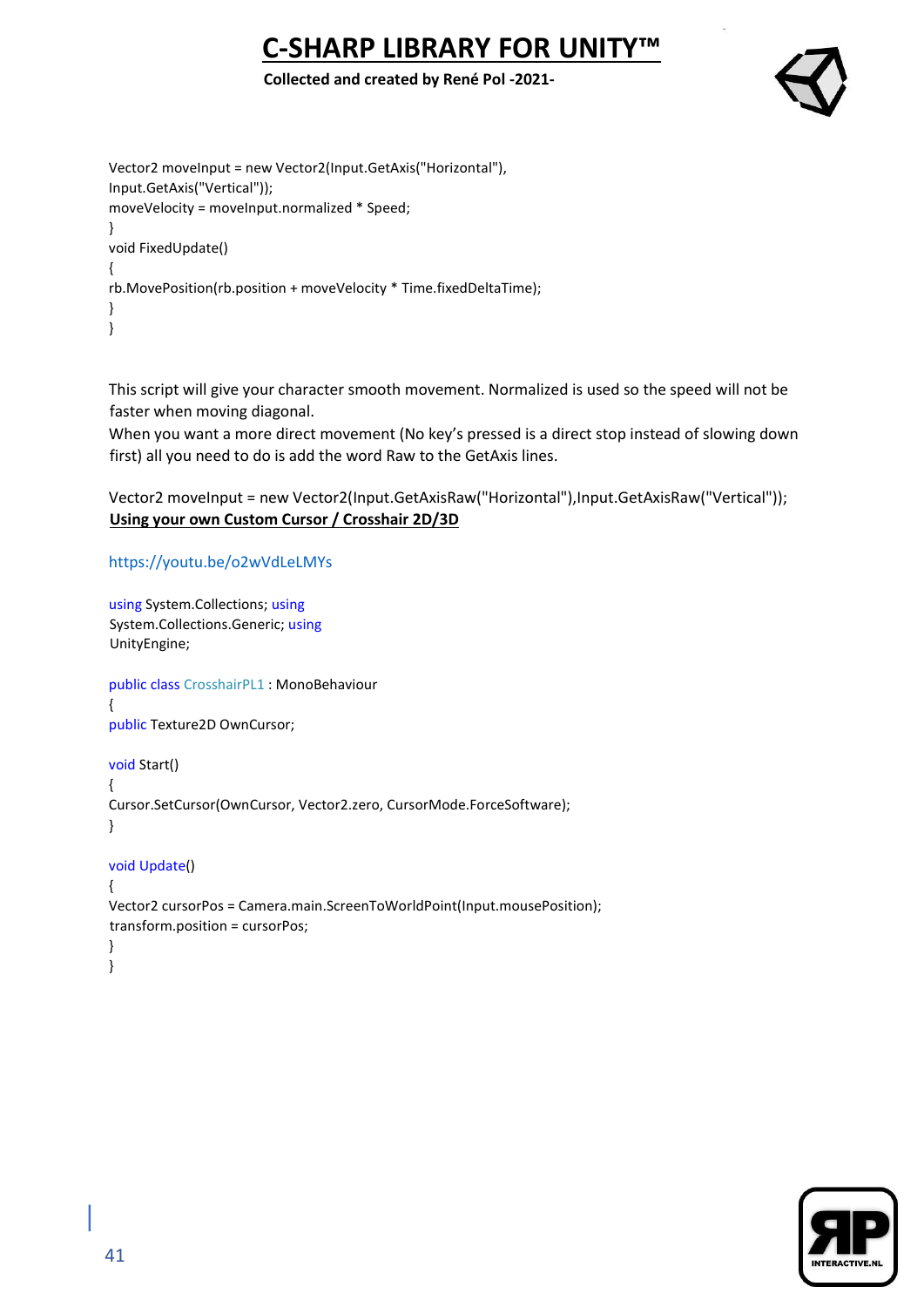**Collected and created by René Pol -2021-**



#### **Wave movement 2D**

<https://youtu.be/FRBQk4sDtMc>

Give this script to a Game Object that has to move left and right in a wave pattern. You can set the frequency,speed and magnitude. The

```
using System.Collections;
using System.Collections.Generic;
using UnityEngine;
public class Wavemovement : MonoBehaviour
{
[SerializeField]
float moveSpeed = 5f;
[SerializeField]
float frequency = 20f;
[SerializeField]
float magnitude = 0.5f;
bool facingRight = true;
Vector3 pos, localScale;
void Start()
{
pos = transform.position;
localScale = transform.localScale;
}
void Update()
{
CheckWhereToFace();
if (facingRight)
MoveRight();
else
MoveLeft();
}
void CheckWhereToFace()
{
if (pos.x < -7f)facingRight = true;
else if (pos.x > 7f)facingRight = false;if (((facingRight) && (localScale.x < 0)) || ((!facingRight) && (localScale.x > 0)))
localScale.x *= -1;
transform.localScale = localScale;
}
void MoveRight()
{
pos += transform.right * Time.deltaTime * moveSpeed;
transform.position = pos + transform.up * Mathf.Sin(Time.time * frequency) *magnitude;
}
```